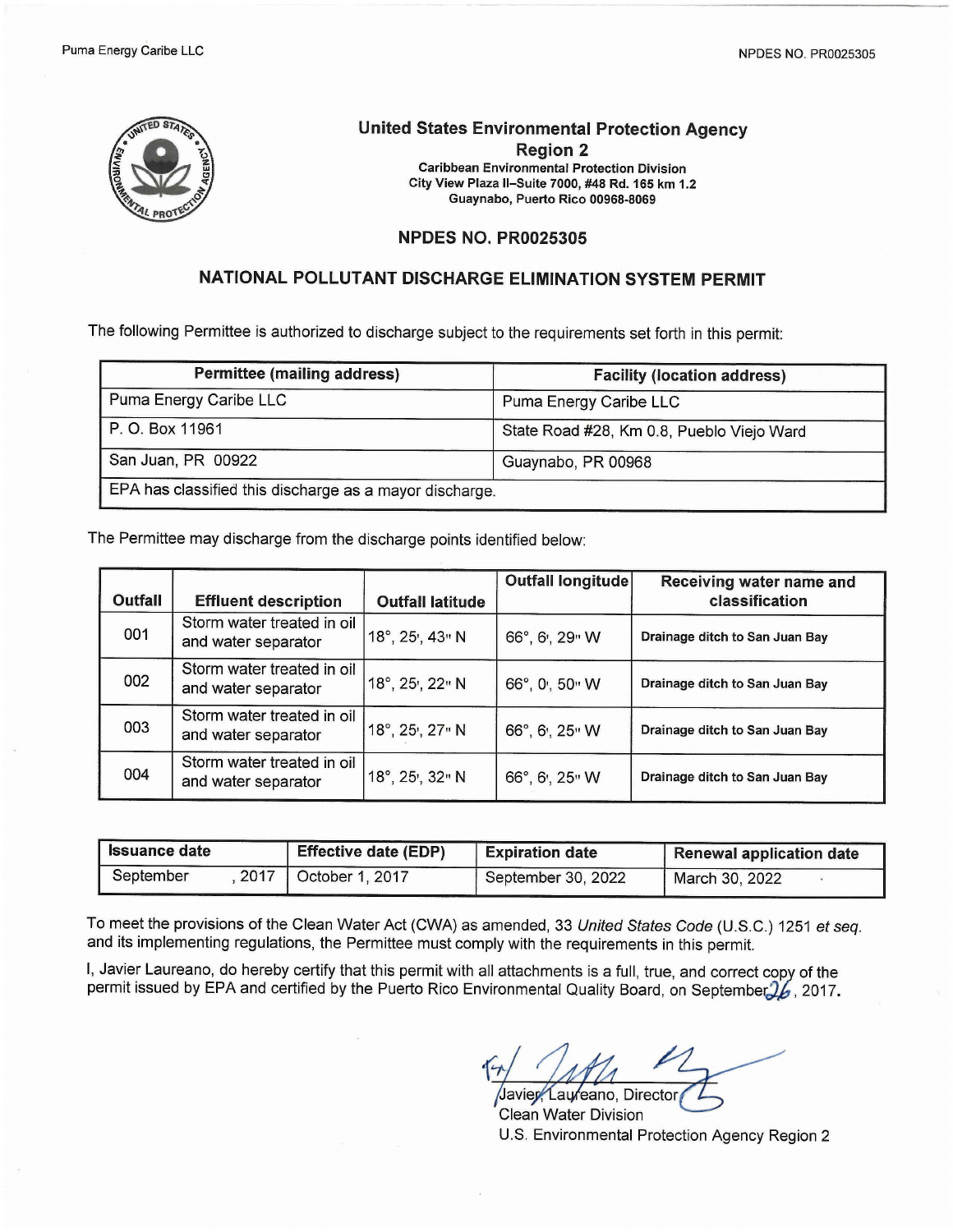## **CONTENTS**

PART I. Background

- PART II. Effluent Limitations and Monitoring Requirements
- PART III. Reporting Requirements and Compliance Determination
- PART IV. Standard and Special Conditions
- Attachment A: Definitions
- Attachment B: Standard Conditions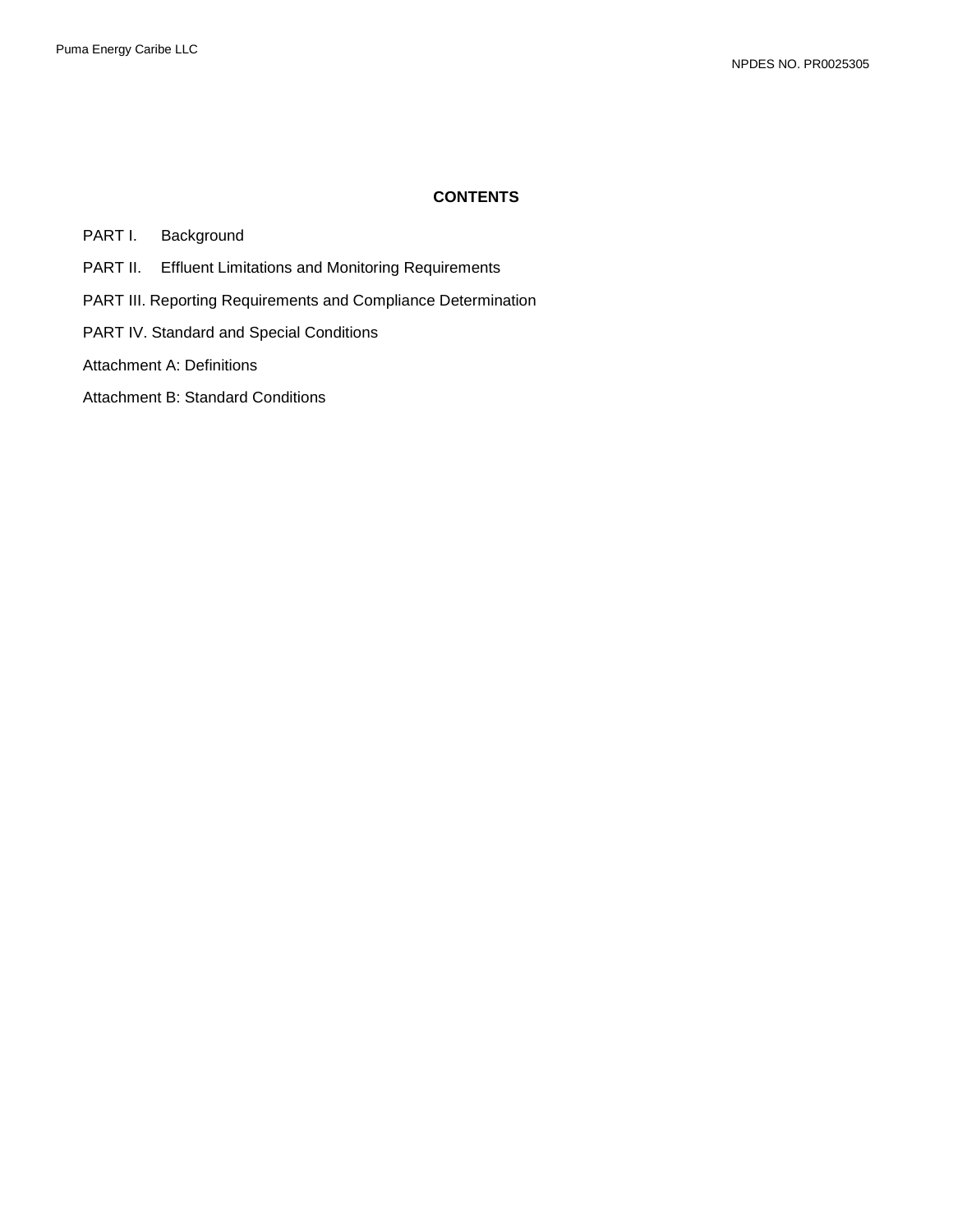## **PART I. BACKGROUND**

- **A. Rationale for Permit Requirements**. This permit is issued pursuant to CWA section 402 and implementing regulations adopted by EPA. EPA developed the requirements in this permit on the basis of information submitted as part of the complete application and monitoring and reporting requirements, and other available information. This permit contains TBELS based on a case-by-case determination using Best Professional Judgment (BPJ) in accordance with 40 CFR 125. and WQBELs based on the Puerto Rico Water Quality Standards Regulation (PRWQS), as amended. The accompanying Fact Sheet contains detailed information and rationale for permit requirements.
- **B. Water Quality Certificate**. Pursuant to CWA section 401(a)(1), after due consideration of the applicable provisions established in the PRWQS and CWA sections 208(e), 301, 302, 303, 304(e), 306 and 307, on **August 21, 2015** the Puerto Rico Environmental Quality Board (EQB) certified that reasonable assurance was determined that the allowed discharge will not cause violations to the applicable water quality standards for the receiving water body if the limitations and monitoring requirements in the Water Quality Certificate are met. Additional requirements could be required to comply with other sections of the CWA.
- **C. Impaired Waters and Total Maximum Daily Loads (TMDLs)**. This facility discharges to an impaired water**.** A TMDL have been developed and approved by EPA for the following parameter: Fecal Coliforms. The effluent limitations in this permit are consistent with the assumptions and requirements of any WLA assigned to the Permittee [40 CFR 122.44(d)(1)(vii)(B)].
- **D. Antidegradation and Anti-backsliding Requirements**. The discharge is consistent with the federal antidegradation provisions at 40 CFR 131.12, 72 Federal Register 238 (December 12, 2007, pages 7051770526), and EQB's *Anti-Degradation Policy Implementation Procedure* in Attachment A of PRWQS. Some effluent limitations in this permit are less stringent that those in the previous permit and the rationale for these limitations are provided in the Fact Sheet for this permit. An anti-backsliding analysis has been conducted and EPA has determined that these limitations are consistent with the anti-backsliding requirements at 40 CFR 122.44(l).
- **E. Public Participation**. Federal regulations at 40 CFR 124 require EPA to consider all significant comments on the draft permit received during the public comment period in the development of the final permit. Any comments received will be provided in a Responsiveness Summary issued with the final permit.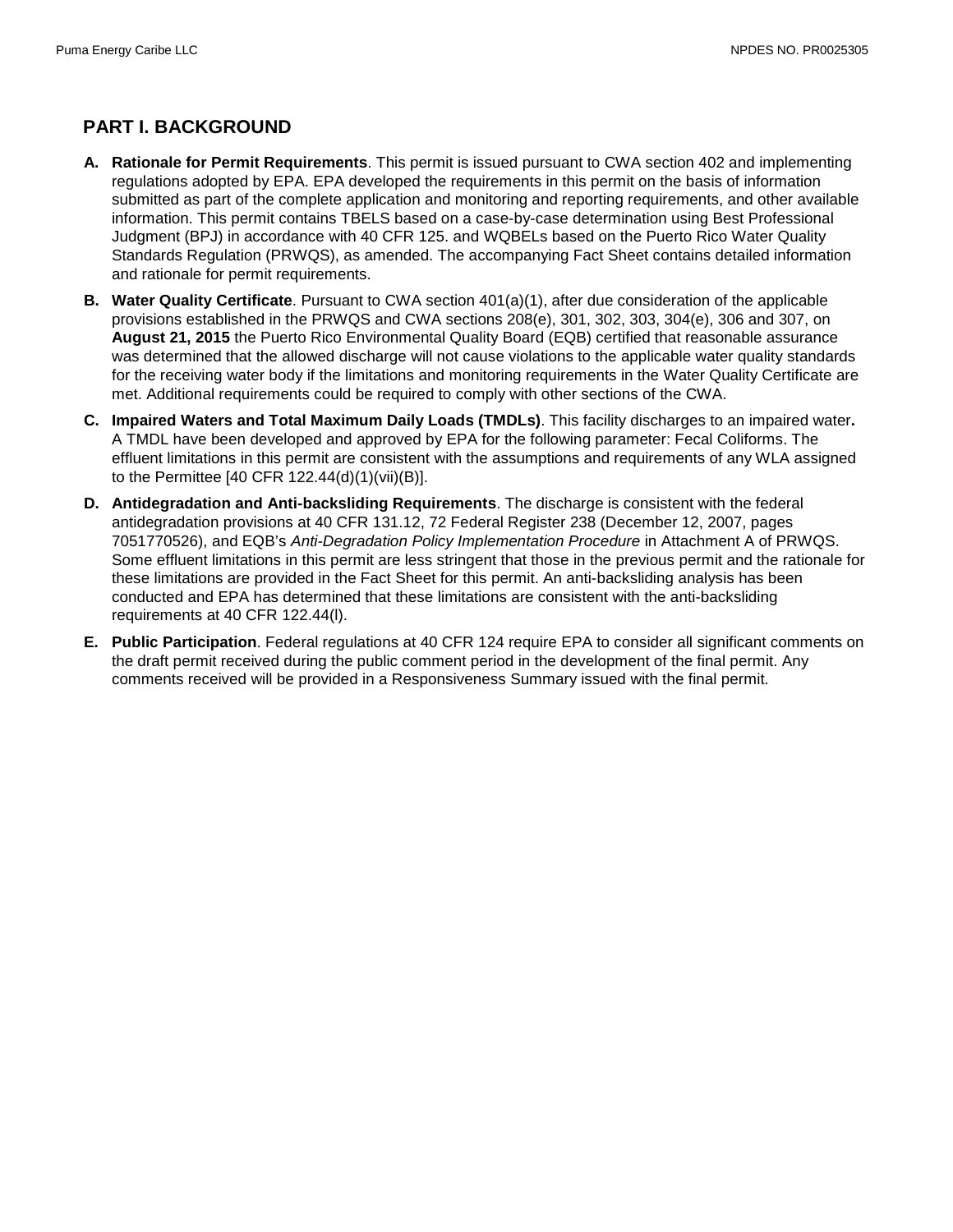## **PART II. EFFLUENT LIMITATIONS AND MONITORING REQUIREMENTS**

### **A. Final Effluent Limitations—Outfall Number 001, 002, 003 and 004**

#### **Table A-1**

The Permittee must maintain compliance with the following effluent limitations at Outfall 001, 002, 003 and 004**.** The discharge at Outfall 001, 002, 003 and 004 is composed of storm water treated in an oil and grease separator.

### **Effluent Limitations Table**

|                                              |              | <b>Effluent limitations</b> |                        |                         | <b>Monitoring requirements</b> |                                         |                  |
|----------------------------------------------|--------------|-----------------------------|------------------------|-------------------------|--------------------------------|-----------------------------------------|------------------|
| <b>Parameter</b>                             | <b>Units</b> | Average<br>monthly          | Average<br>weekly      | <b>Maximum</b><br>daily | <b>Sample</b><br>type          | <b>Minimum</b><br>sampling<br>frequency | <b>Footnotes</b> |
| Flow                                         | <b>MGD</b>   | --                          |                        | <b>Monitor</b>          | Estimated                      | <b>WFO</b>                              | (6)              |
| Oil and Grease                               | mg/L         | --                          | $- -$                  | Monitor                 | Grab                           | <b>WFO</b>                              | (5)              |
| pH                                           | SU           |                             | Minimum 6<br>Maximum 9 |                         | Grab                           | <b>WFO</b>                              |                  |
| Suspended, Colloidal or Settleable<br>Solids | mL/L         | --                          |                        | <b>Monitor</b>          | Grab                           | <b>WFO</b>                              | (3)              |
| Solids and Other Matter                      | $- -$        | --                          | --                     | $-$                     | --                             | $- -$                                   | (2)              |
| Temperature                                  | $^{\circ}C$  | --                          | --                     | 32.2                    | Grab                           | <b>WFO</b>                              | (1)              |
| Taste and Odor Producing<br>Substances       | --           | --                          |                        | $-$                     | --                             | $-$                                     | (4)              |
| <b>Total Suspended Solids</b>                | mg/L         | --                          |                        | 50.0                    | Grab                           | <b>WFO</b>                              |                  |
| Chemical Oxygen Demand                       | mg/L         | --                          |                        | 100.0                   | Grab                           | <b>WFO</b>                              |                  |

#### **Notes, Footnotes and Abbreviations**

Dashes (--) indicate there are no effluent limitations or monitoring requirements for this parameter. All flow measurements must achieve accuracy within the range of plus or minus  $(\pm)$  10%.

(1) See Part II.B, number 1.

(2) See Part II.B, number 2.

(3) See Part II.B, number 3.

(4) See Part II.B, number 4.

(5) See Part II.B, number 5.

(6) WFO See Special Condition 15.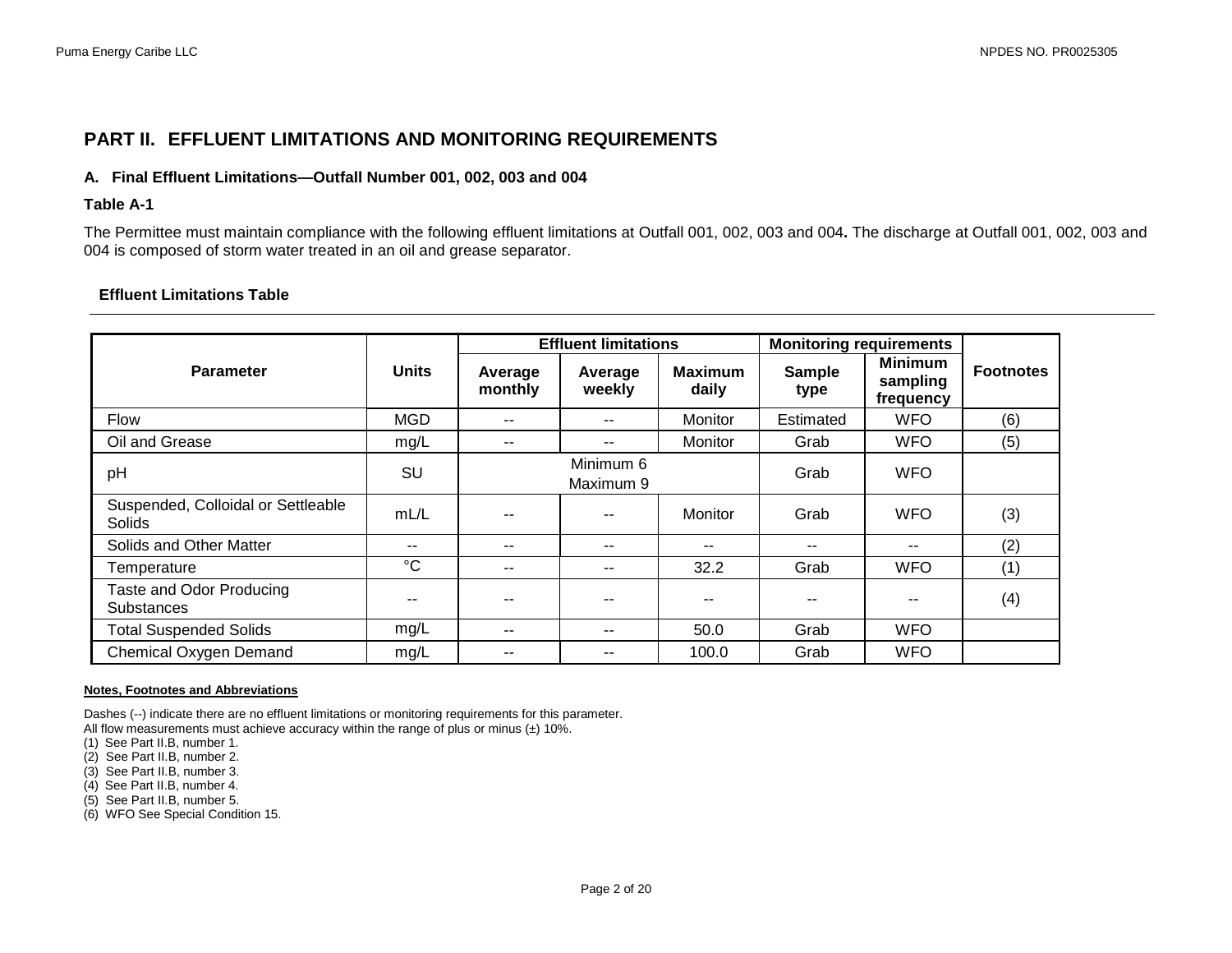## **B. Narrative Limitations**

In accordance with 40 CFR 122.44(d), the permit establishes the following narrative limitations.

- 1. Except by natural causes, no heat may be added to the waters of Puerto Rico, which would cause the temperature of any site to exceed 90 °F (32.2 °C).
- 2. The waters of Puerto Rico must not contain floating debris, scum, or other floating materials attributable to discharges in amounts sufficient to be unsightly or deleterious to the existing or designated uses of the water

body.

- 3. Solids from wastewater sources must not cause deposition in or be deleterious to the existing or designated uses of the water body.
- 4. Taste and odor-producing substances must not be present in amounts that will interfere with primary contact recreation, or will render any undesirable taste or odor to edible aquatic life.
- 5. The waters of Puerto Rico shall be substantially free from floating non-petroleum oils and greases as well as petroleum derived oils and greases.

## **C. Monitoring Requirements**

1. Effluent monitoring and analyses must be conducted in accordance with EPA test procedures approved under

40 CFR Part 136, *Guidelines Establishing Test Procedures for the Analysis of Pollutants Under the Clean Water Act,* as amended. For situations where there may be interference, refer to *Solutions to Analytical Chemistry Problems with Clean Water Act Methods* (EPA 821-R-07-002). For effluent analyses, the Permittee must use a *Minimum Level (ML)* that is lower than the effluent limitations described in Effluent Limitations Table of this permit. If all published MLs are higher than the effluent limitations, the Permittee must use the test method procedure with the lowest ML. The Permittee must ensure that the laboratory uses a standard calibration where the lowest standard point is equal to or less than the ML. Priority pollutant analysis for metals must measure *total metal*, except as provided under 40 CFR 122.45(c). EPA method 1631E must be used for mercury analysis. Priority pollutant analysis for benzene, ethylbenzene, toluene and xylene must employ either EPA Method 602 or 624. Effluent analysis for xylene must measure *total xylene*.

- 2. The regulations at 40 CFR 122.48 require that all NPDES permits specify monitoring and reporting requirements. All monitoring must be in accordance with Standard Condition *10. Monitoring and records* in Attachment B of this permit.
- 3. Sampling point for Outfall **001** must be located immediately after the primary flow measuring device of the effluent of the treatment system.
- 4. The Permittee must develop and implement a quality assurance (QA) plan for laboratory analyses for effluent and/or receiving water monitoring.

## **D. Monitoring Locations**

The Permittee must establish the following monitoring locations to demonstrate compliance with the effluent limitations and other requirements in this permit:

| <b>Outfall</b> | <b>Monitoring location</b> | <b>Monitoring location description</b>                                                                                                                            |
|----------------|----------------------------|-------------------------------------------------------------------------------------------------------------------------------------------------------------------|
| 001            | EFF-001                    | The sampling point for discharge 001 shall be located at the<br>places previously approved by EQB as part of the approval of the<br>method for estimate the flow. |
| 002            | EFF-002                    | The sampling point for discharge 002 shall be located at the<br>places previously approved by EQB as part of the approval of the<br>method for estimate the flow. |

### **Monitoring Locations Table**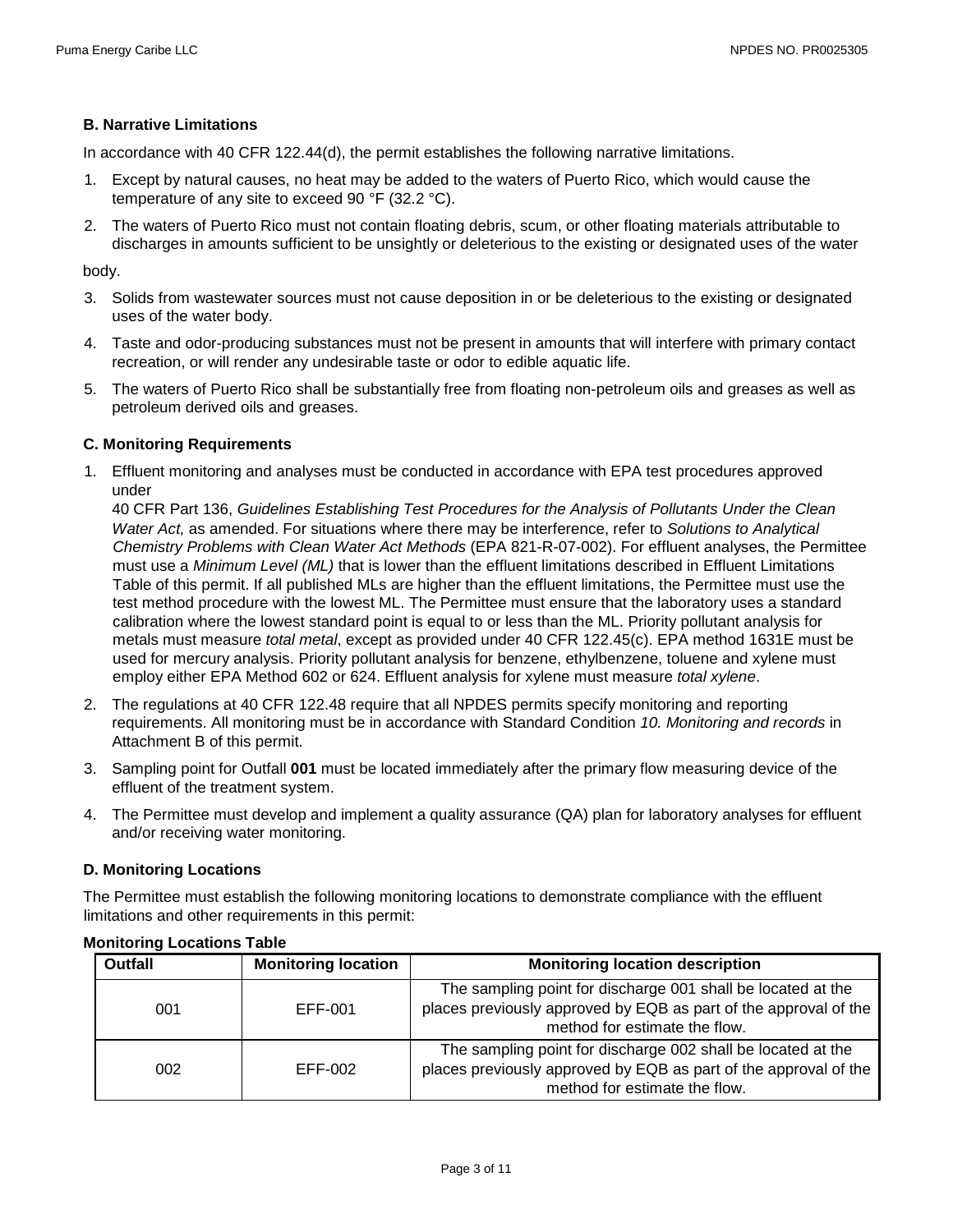| 003 | EFF-003 | The sampling point for discharge 003 shall be located at the<br>places previously approved by EQB as part of the approval of the<br>method for estimate the flow. |
|-----|---------|-------------------------------------------------------------------------------------------------------------------------------------------------------------------|
| 004 | EFF-004 | The sampling point for discharge 004 shall be located at the<br>places previously approved by EQB as part of the approval of the<br>method for estimate the flow. |

## **PART III. REPORTING REQUIREMENTS AND COMPLIANCE DETERMINATION**

### **A. Reporting Requirements**

- 1. **Standard Conditions**. The Permittee must comply with all Standard Conditions in section IV.A below and Attachment B of this permit related to monitoring, reporting, and recordkeeping.
- 2. **Monitoring data submission**. The Permittee must either submit monitoring data and other reports to EPA in hard copy form, or report electronically using NetDMR, a web-based tool that allows Permittees to electronically submit discharge monitoring reports (DMRs) and other required reports via a secure internet connection. Specific requirements regarding submittal of data and reports in hard copy form and for submittal using NetDMR are described below:
	- a. **Submittal of Reports Using NeTDMR**. DMR submittals must be submitted in accordance with Standard Condition *12.d. Monitoring reports* in Attachment B of this permit. The Permittee will report the results for all monitoring specified in this permit. The Permittee must submit monthly DMRs including the results of all required monitoring using EPA-approved test methods or other test methods specified in this permit as required. If the Permittee monitors any pollutant more frequently than required by the permit using test procedures approved under 40 CFR Part 136, or another method required for an industry-specific waste stream under 40 CFR subchapters N or O, the results of such monitoring must be included in the calculation and reporting of the data submitted in the DMR. DMRs and reports submitted electronically to EPA must be done using NeTDMR at [http://www.epa.gov/netdmr.](http://www.epa.gov/netdmr)
	- b. **Submittal of Reports in Hard Copy**. Non-DMR reports must be submitted in accordance to Part III.A.3. Permittees shall continue to send hard copies of reports other than DMRs to the EPA and EQB until further notice from the EPA and EQB.
	- c. **Timing of submissions**. DMRs must be submitted to EPA no later than the 28th day of the month following the completed reporting period. Monitoring results must be summarized and reported using NeTDMR. The first report is due the **October 28, 2017.**
- 3. **Submission Requirements**. If submitting reports in hard copy form, DMRs must be signed and certified as required by Standard Condition *11. Signatory requirements* in Attachment B of this permit. The Permittee must submit the original signed DMR to 3.a below and duplicate signed copies and all other reports required in this permit to 3.b below:
	- a. U.S. Environmental Protection Agency, Region 2 290 Broadway, 21st Floor New York, NY 10007-1866 Attention: Compliance Assistance and Program Support Branch
	- b. Puerto Rico Environmental Quality Board P.O Box 11488 San Juan, PR 00910 Attention: Water Quality Bureau
- 4. **Analytical Determinations**. The Permittee must report the results on the DMR of analytical determinations for the presence of chemical constituents in a sample using the following reporting protocols:
	- a. Sample results greater than or equal to the ML must be reported as measured by the laboratory (i.e., the measured chemical concentration in the sample).
	- b. Sample results less than the ML must be reported as <ML, where the ML equals the ML reported by the laboratory.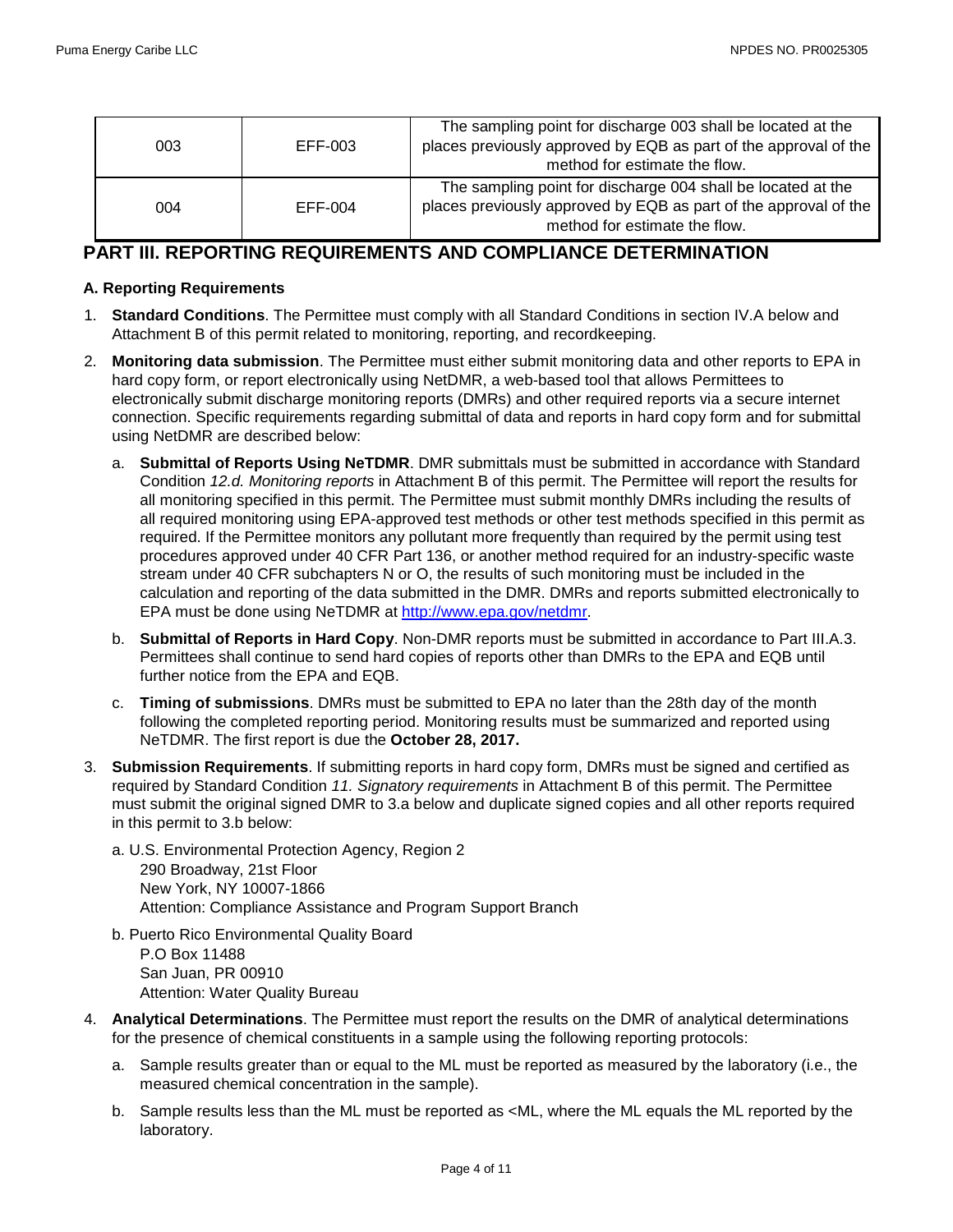- c. Permittees are to instruct laboratories to establish calibration standards so that the ML value (or its equivalent if there is differential treatment of samples relative to calibration standards) is the lowest calibration standard. At no time is the Permittee to use analytical data derived from extrapolation beyond the lowest point of the calibration curve.
- 5. **Bacterial Monitoring**. For bacterial monitoring, the Permittee must report on the DMR the calculated geometric mean and the percentage of individual samples that exceeded the single-sample maximum criterion. The geometric mean must be calculated on the basis of five grab samples taken within the calendar month and as described in Attachment A. *Definitions* of this permit. The Permittee must report on an attachment to the DMR the analytical results of each of the five individual sample measurements, the calculated geometric means using these individual samples, and the percentage of individual samples that exceed the single sample maximum criterion.
- 6. **Transparency**. The Permittee must make publicly available by posting online on a website a copy of the final issued NPDES permit for Puma Energy Caribe LLC. Enhanced transparency and availability of Puma Energy Caribe LLC permit information will provide stakeholders with more timely and complete information about potential sources of water pollution and measures required to control discharges from the facility. Within thirty (30) days after the Effective Date of the NPDES Permit (EDP), October 30, 2017, the permittee must submit to the EPA the URL website of the posting of the copy of the final NPDES permit.

### **B. Compliance Determination**

Compliance with effluent limitations contained in this permit will be determined as specified below:

- 1. **General**. Compliance with effluent limitations for priority pollutants must be determined using sample reporting protocols defined in section III. A and Attachment A. *Definitions*.
- 2. **Average Monthly Discharge Limitation (AML)**. If the average or, when applicable, the median of daily discharges that were measured in a calendar month exceeds the AML for a given parameter, this will represent a single violation, though the Permittee will be considered out of compliance for each day of that month for that parameter (e.g., resulting in 31 days of noncompliance in a 31-day month). If only a single sample is taken during the calendar month and the analytical result for that sample exceeds the AML, the Permittee will be considered out of compliance for that calendar month. The Permittee will be considered out of compliance for only the days when the discharge occurs. For any one calendar month during which no sample (daily discharge) is taken yet sampling is required, the Permittee will be considered out of compliance for that calendar month.
- 3. **Average Weekly Discharge Limitation (AWL)**. If the average or, when applicable, the median of daily discharges over a calendar week exceeds the AWL for a given parameter, this will represent a single violation, though the Permittee will be considered out of compliance for each day of that week for that parameter, resulting in 7 days of noncompliance. If only a single sample is taken during the calendar week and the analytical result for that sample exceeds the AWL, the Permittee will be considered out of compliance for that calendar week. The Permittee will be considered out of compliance for only the days when the discharge occurs. For any one calendar week during which no sample (daily discharge) is taken yet sampling is required, the Permittee will be considered out of compliance for that calendar week.
- 4. **Maximum Daily Discharge Limitation (MDL)**. If a daily discharge exceeds the MDL for a given parameter, the Permittee will be considered out of compliance for that parameter for that 1 day only in the reporting period. For any one day during which no sample is taken yet a sampling is required, the Permittee will be considered out of compliance for that day.

## **PART IV. STANDARD AND SPECIAL CONDITIONS**

### **A. Standard Conditions** 1. **Standard Conditions Applicable to All Facilities**

a. The Permittee must comply with all Standard Conditions that apply to all NPDES permits in accordance with 40 CFR 122.41 (Attachment B of this permit), and additional conditions applicable to specific categories of facilities in accordance with 40 CFR 122.42.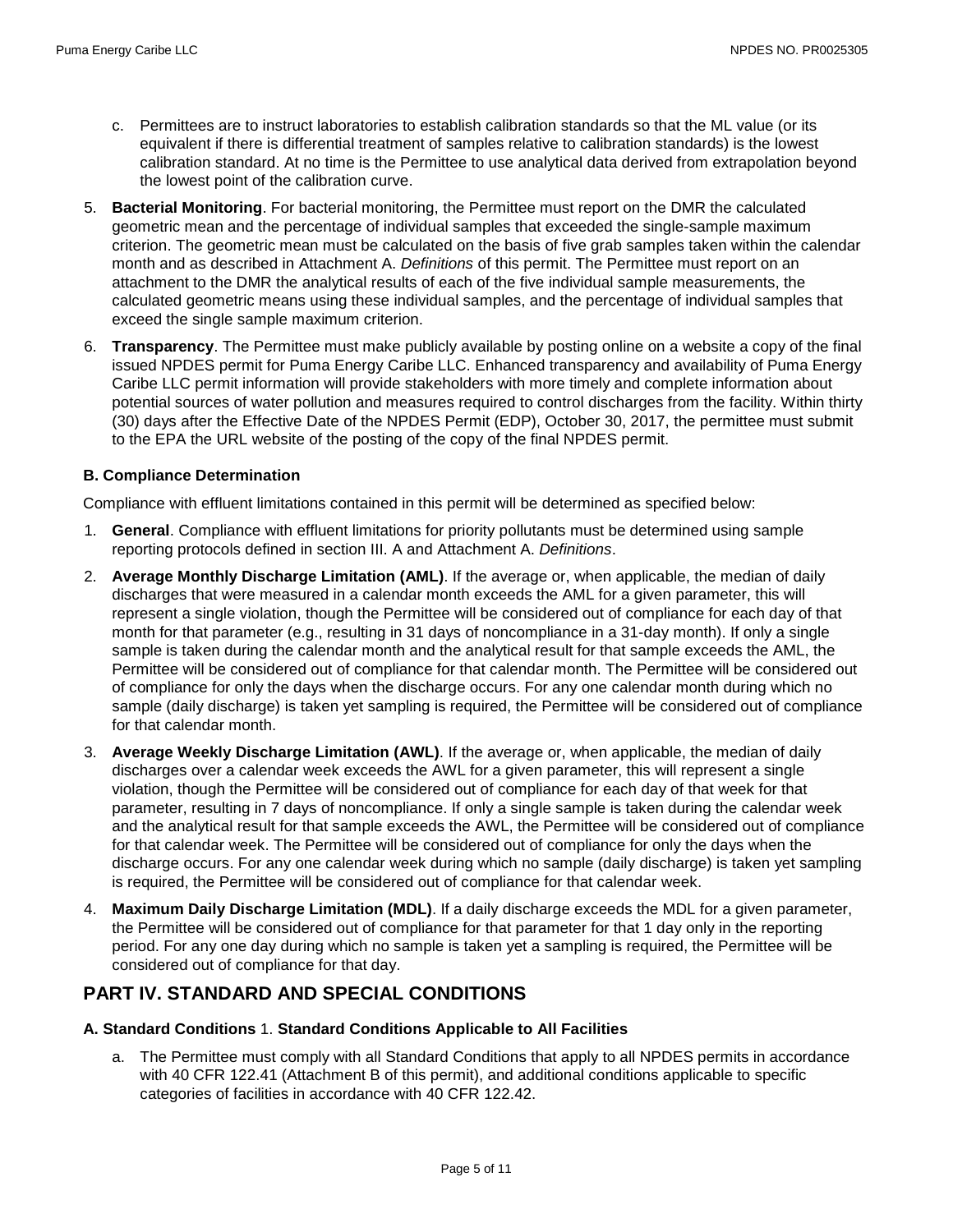b. The Permittee must comply with the Reopener Clause in Standard Condition *17. Reopener clause for toxic effluent limitations*, in Attachment B of this permit, which applies to all NPDES permits in accordance with 40 CFR 122.44(b). EPA reserves the right to revoke and reissue or modify this permit to establish effluent limitations, additional monitoring, schedules of compliance or other permit conditions based on new information, including any changes to the final Water Quality Certificate from EQB.

### 2. **Standard Conditions Applicable to Specific Facilities—Notification Levels**

Existing manufacturing, commercial, mining, and silvicultural dischargers must notify EPA as soon as they know or have reason to believe [40 CFR 122.42(a)]:

- a. That any activity has occurred or will occur that would result in the discharge, on a routine or frequent basis, of any toxic pollutant that is not limited in this permit, if that discharge will exceed the highest of any one of the following *notification levels* [40 CFR 122.42(a)(1)]:
	- 1) 100 micrograms per liter (μg/L) [40 CFR 122.42(a)(1)(i)].
	- 2) 200 μg/L for acrolein and acrylonitrile; 500 μg/L for 2,4 dinitrophenol and 2 methyl 4,6 dinitrophenol; and 1 milligrams per liter (mg/L) for antimony [40 CFR 122.42(a)(1)(ii)].
	- 3) Five times the maximum concentration value reported for that pollutant in the DMR [40 CFR 122.42(a)(1)(iii)].
	- 4) The level established by EPA in accordance with 40 CFR 122.44(f) [40 CFR 122.42(a)(1)(iv)].
- b. That any activity has occurred or will occur that would result in the discharge, on a non-routine or infrequent basis, of any toxic pollutant that is not limited in this permit, if that discharge will exceed the highest of any one of the following *notification levels* [40 CFR 122.42(a)(2)]:
	- 1) 500 μg/L [40 CFR 122.42(a)(2)(i)].
	- 2) 1 mg/L for antimony [40 CFR 122.42(a)(2)(ii)].
	- 3) Ten times the maximum concentration value reported for that pollutant in the DMR [40 CFR 122.42(a)(2)(iii)].
	- 4) The level established by EPA in accordance with 40 CFR 122.44(f) [40 CFR 122.42(a)(2)(iv)].

### **B. Special Conditions** 1. **Special Conditions from the Water Quality Certificate**

- 1. The discharges 001, 002, 003 and 004 will only consist of waters composed entirely of storm water treated in an oil and water separator constructed for these purposes. 4
- 2. Prior to the construction of any additional treatment system, or the modification of the existing one, the permittee shall obtain the approval of the engineering report, plans and specifications from the Environmental Quality Board (EQB). 4
- 3. The permittee shall install, maintain and operate all water pollution control equipment in such manner as to be in compliance with the applicable Rules and Regulations. 3,4
- 4. No toxic substances shall be discharged, in toxic concentrations, other than those allowed as specified in the NPDES permit. Those toxic substances included in the permit renewal application, but not

regulated by the NPDES permit, shall not exceed the concentrations specified in the applicable regulatory limitations. 2,3

5. The discharges 001, 002, 003 and 004 shall not cause the presence of oil sheen in the receiving water body. 2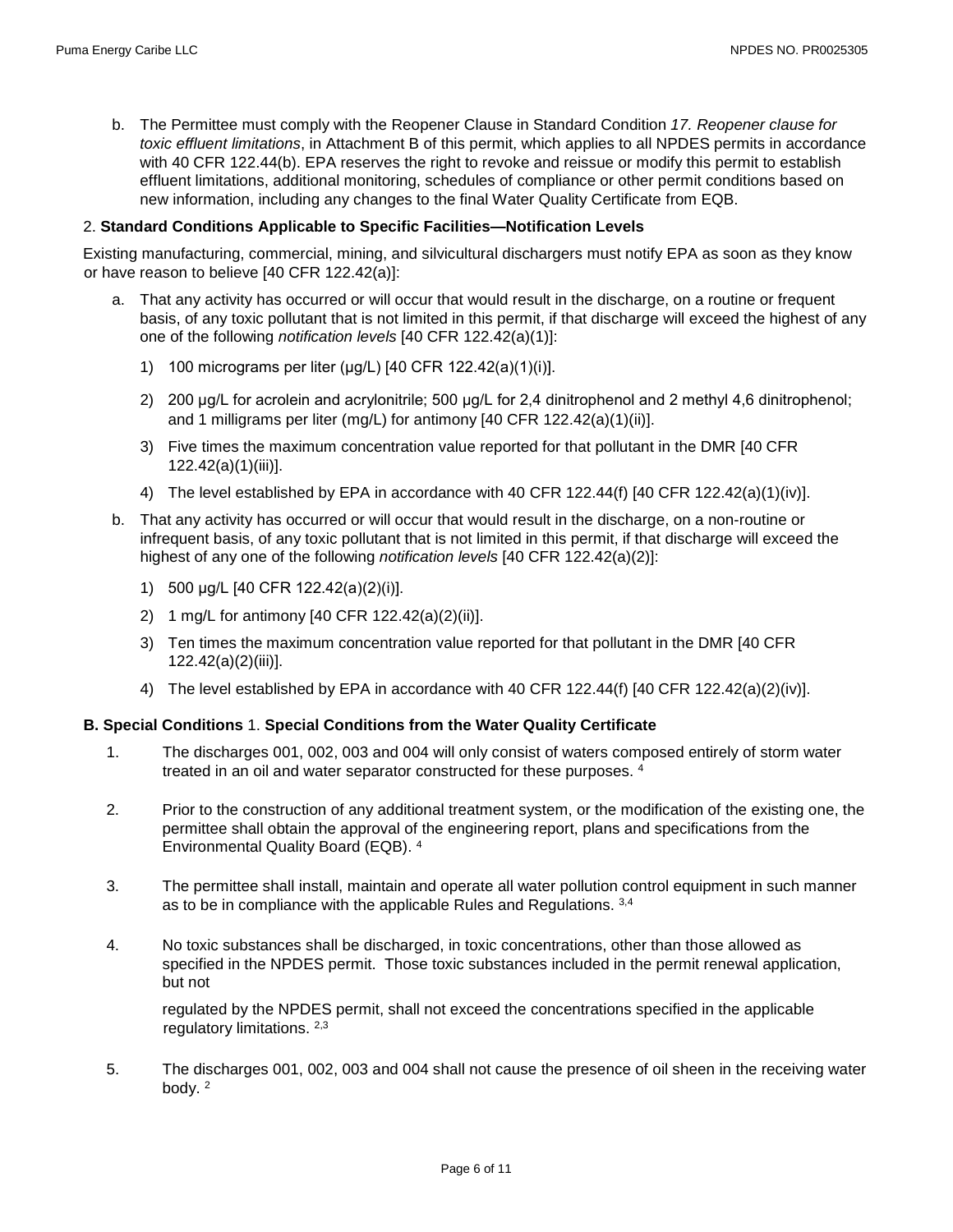- 6. The storm water discharge associated with industrial activities covered by the permit will not cause violations to the applicable water quality standards at the receiving water body. 3
- 7. All sample collection, preservation, and analysis shall be carried out in accordance with the Title 40 of the Code of Federal Regulations (40 CFR), Part 136. A licensed chemist authorized to practice the profession in Puerto Rico shall certify all chemical analyses. All bacteriological tests shall be certified by a microbiologist or licensed medical technologist authorized to practice the profession in Puerto Rico.  $1,3$
- 8. The permittee shall estimate and report the storm water flow for discharges 001, 002, 003 and 004 in accordance to the formula of the rationale method approved by EQB. 3
- 9. The permittee should keep daily records of rain, indicating the date, reading of the rain gauge and duration for such events during normal business hours of the facility. Copy of these records shall be submitted monthly to EQB.
- 10. The rain gauge used to estimate the flow of discharges 001, 002, 003 and 004 must be properly maintained. Maintenance records of the rain gauge must be kept. In case of modification, repair or replacement of such measuring device, it shall be calibrated again if it is necessary.
- 11. The sampling points for discharges 001, 002, 003 and 004 shall be located at the places previously approved by EQB as part of the approval of the method for estimated flow. Such sample points shall be accessible and free of vegetation, debris, trash, etc., at any time. 4
- 12. The sampling points for discharges 001, 002, 003 and 004 shall be labeled with an 18 inches per 12 inches (minimum dimensions) sign that reads as follow:

"Punto de Muestreo para la Descarga 001" (002, 003 and 004)

### 13. STORM WATER POLLUTION PREVENTION PLAN (SWPP PLAN)/BEST MANAGEMENT PRACTICES PLAN (BMP PLAN) 4

- A. A copy of the most recent version of the approved SWPP Plan shall be maintained at the facility and shall be available upon request.
- B. The SWPP Plan shall be reviewed each five years and modified if necessary. A certification that the SWPP Plan was reviewed shall be submitted no later than ninety (90) days after the Effective Date of the NPDES Permit (EDP), December 29, 2017.
- C. Whenever changes occur at the facility that substantially increase the potential for releases of pollutants or when situations occur that reflect that the plan is inadequate, the SWPP Plan shall be modified to include preventive measurements in order to address those situations.
- D. If a modification of the SWPP Plan is necessary, the permittee shall submit the modified SWPP Plan to EQB for review and approval within ninety (90) days from the date when the Plan was reviewed or changes in the facility occurred. The modified SWPP Plan shall be implemented within ninety (90) days after the date when EQB has approved the modified SWPP Plan.
- 14. The permittee shall comply at all times with the provisions, measures or practices included in the most recent version of the SWPP Plan/BMP Plan (Special Condition 13) approved by EQB. 4
- 15. WHEN FLOW OCCURS (WFO) 4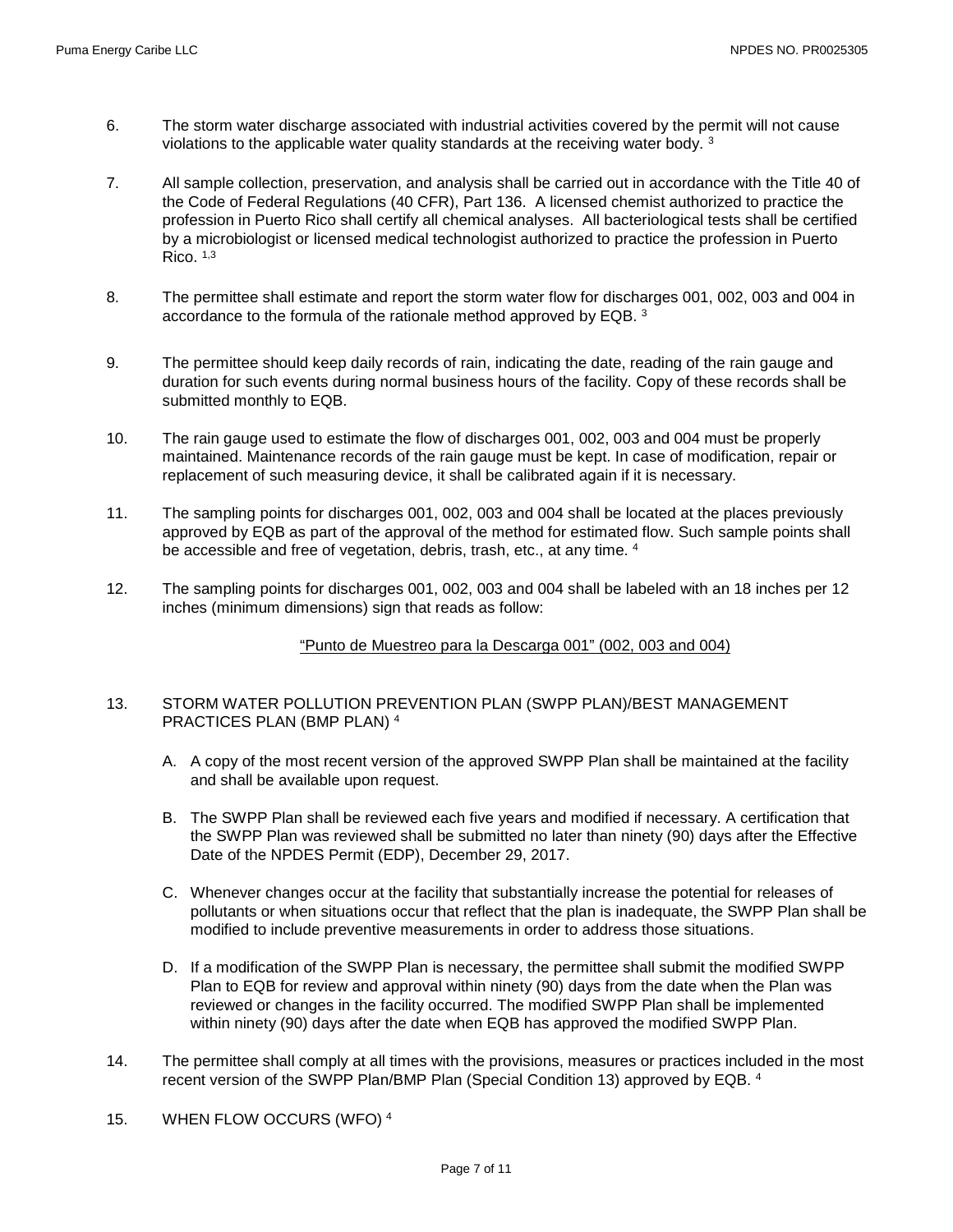WFO – For our purposes means when a storm water discharge to the receiving water body occurs during normal business hours of the facility, but not more often than one rainfall runoff per month.

### A. First Half of Month

During the first fifteen (15) days of the month, sampling shall be as follows: A minimum period of 48 hours without measurable precipitation (measurable precipitation being rainfall greater than 0.1 inch) shall precede the storm event to be sampled. For parameters which require grab samples, the sample shall be taken during the first thirty (30) minutes of the storm water discharge.

### B. Second Half of Month

In the event that the permittee is unable to satisfy the above condition during the first fifteen (15) days of the month, beginning on the sixteenth  $(16<sup>th</sup>)$  day of the month, the permittee shall sample any storm water discharge which occurs during normal business hours of the facility.

### C. General Requirements

The permittee must report in a cover letter attached to each Discharge Monitoring Report (DMR), details of the conditions under which the storm water discharge samples were taken and the date of sampling.

Alternatively, if no sample was taken during the month, the permittee shall be deemed to have met the sampling requirement if the permittee certifies that it was not possible to satisfy the special sampling protocol during the first fifteen (15) days of the month and that there was no measurable discharge of storm water during normal business hours from the sixteenth (16<sup>th</sup>) day of the month until the last day of the month.

### 2. **Compliance Schedules**

**This permit does not authorize any compliance schedules.**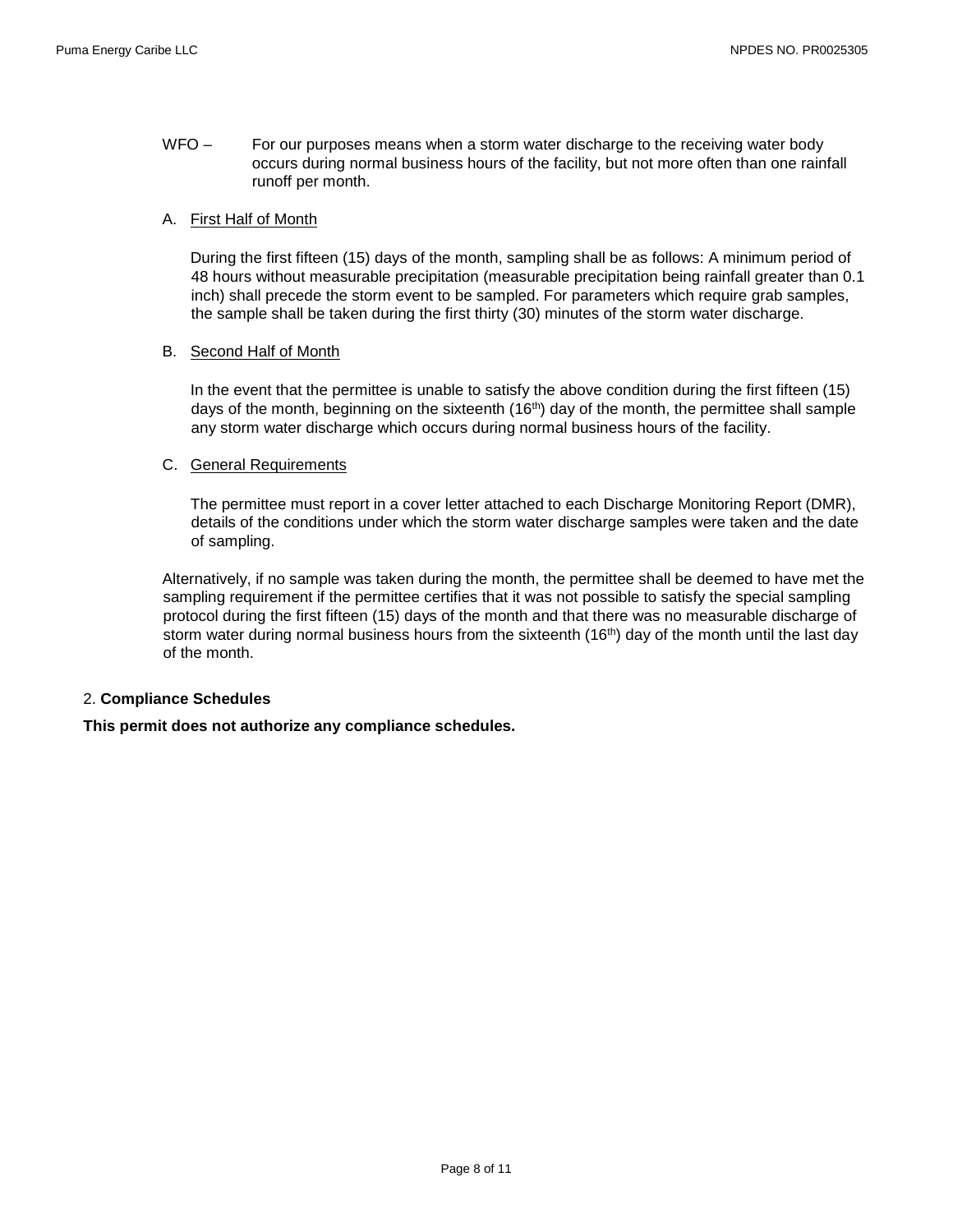# **ATTACHMENT A: DEFINITIONS**

*Acute Toxicity Test* means any toxicity test designed to determine the concentration in which a response to a stimulus, such as a total effluent, specific substance or combinations of these, has sufficient severity to induce an adverse effect on a group of test organisms during a period of 96 hours or less; even if said effect is not necessarily the death of the organisms.

*Acute Toxicity Unit (TUa)* means the reciprocal of the effluent concentration that causes 50 percent of the organisms to die in an acute toxicity test or induce a response halfway between the base line and maximum as defined by the following equation:

### $TU_a = 100 / (LC_{50})$

(The  $LC_{50}$  should be expressed in terms of the percent of effluent in the dilution water.)

*Average Monthly Discharge Limitation (AML)* means the highest allowable average of daily discharges over a calendar month, calculated as the sum of all daily discharges measured during a calendar month divided by the number of daily discharges measured during that month. [40 CFR 122.2]

*Average Weekly Discharge Limitation (AWL)* means the highest allowable average of daily discharges over a calendar week (Sunday through Saturday), calculated as the sum of all daily discharges measured during a calendar week divided by the number of daily discharges measured during that week. [40 CFR 122.2]

*Best Management Practices (BMP)* means the most effective practicable means of preventing or reducing the amount of pollution generated by nonpoint and point sources to a level more compatible to the water quality goals, including, but not limited to, structural and non-structural controls and operating and maintenance procedures. [40 CFR 122.2]

*Biosolids* means non-hazardous sewage sludge, as defined in 40 CFR Part 503.9. Sewage sludge that is hazardous, as defined in 40 CFR Part 261, must be disposed of in accordance with Resource Conservation and Recovery Act.

*Bypass* means the intentional diversion of waste streams from any portion of a treatment facility as discussed in 13. Bypass of Attachment B of this permit. [40 CFR 122.41(m)]

*Composite* means a combination of individual (or continuously taken) samples of at least 100 milliliters, collected at periodic intervals over the entire discharge day. The composite must be flow proportional; either the time interval between each sample must be proportional to the discharge flow (i.e. samples of equal volume taken every "X" gallons of flow) or the volume of each sample must be proportional to the discharge flow (i.e. a proportional volume sample taken at constant time intervals). Samples may be collected manually or automatically. For a continuous discharge, a minimum of 24 individual samples shall be collected and combined to constitute a 24-hour composite sample. For intermittent discharges of less than four (4) hours duration, samples shall be taken at a minimum of 15 minute intervals. For intermittent discharges of more than four (4) hours duration, samples shall be taken at a minimum of 30 minute intervals.

*Chronic Toxicity Test* means any toxicity test designed to determine the concentration in which a response to a stimulus, such as a total effluent, a specific substance, or combination of these, has sufficient severity to induce a long-term adverse effect on a group of test organisms. A chronic effect could be lethality, reduction of growth rate, reduction of reproduction rate, etc.

*Chronic Toxicity Unit (TUc)* means the reciprocal of the effluent concentration that causes no observable effect on the test organisms by the end of the chronic exposure period obtained during a chronic toxicity test as defined by the following equation:

## $TU_c = 100 / NOEC$

(The NOEC value should be expressed in terms of the percent of effluent in the dilution water.)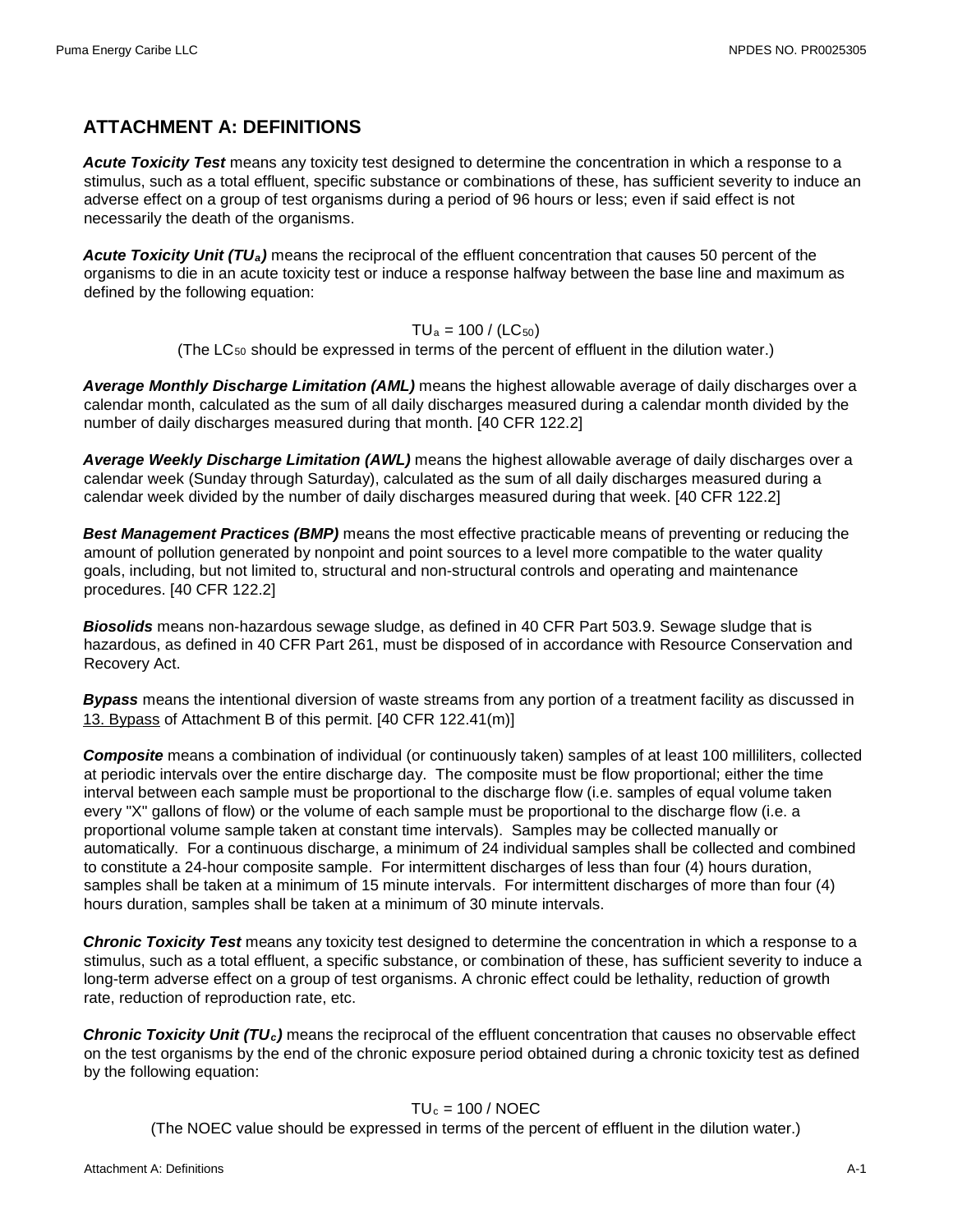*Critical Initial Dilution* means the minimum dilution to be determined by means of the sue of a mathematical model to be approved by EQB, and according to the procedures described in the *Mixing Zone and Bioassay Guidelines*, approved by EQB.

*Daily Discharge* is defined as either (1) the total mass of the constituent discharged over the calendar day (12:00 a.m. through 11:59 p.m.) or any 24-hour period that reasonably represents a calendar day for purposes of sampling (as specified in the permit), for a constituent with limitations expressed in units of mass; or (2) the unweighted arithmetic mean measurement of the constituent over the day for a constituent with limitations expressed in other units of measurement (e.g., concentration).

The daily discharge may be determined by the analytical results of a composite sample taken over the course of one day (a calendar day or other 24-hour period defined as a day) or by the arithmetic mean of analytical results from one or more grab samples taken over the course of the day. For composite sampling, if 1 day is defined as a 24-hour period other than a calendar day, the analytical result for the 24-hour period will be considered as the result for the calendar day in which the 24-hour period ends. [40 CFR 122.2]

*Director* means the *Regional Administrator* or the *State Director*, as the context requires, or an authorized representative. Until Puerto Rico has an approved state program authorized by EPA under 40 CFR Part 123, *Director* means the Regional Administrator. Following authorization, *Director* means the State Director. Even in such circumstances, EPA may retain authority to take certain action (see, for example, 40 CFR 123.1(d), 45 *Federal Register* 14178, April 1, 1983, on the retention of jurisdiction over permits EPA issued before program approval). If any condition of this permit requires the reporting of information or other actions to both the Regional Administrator and the State Director, regardless of who has permit issuing authority, the terms *Regional Administrator* and *State Director* will be used in place of *Director*. [40 CFR 122.2]

*Discharge Monitoring Report (DMR)* means EPA uniform national form, including any subsequent additions,

revisions, or modifications, for the reporting of self-monitoring results by the Permittee. [40 CFR 122.2]

*Geometric Mean* means the *n*th root of the product of *n* numbers.

*Grab* means an individual sample collected in less than 15 minutes.

*ICIS* means EPA's Integrated Compliance Information System that provides web access to enforcement and compliance assurance data to EPA and state agencies.

*Inhibition Concentration 25 (IC25)* means a point estimate of the effluent concentration that would cause a 25 percent reduction in a non-lethal (e.g., reproduction, growth) or lethal (mortality) biological measurement.

*Lethal Concentration (LC50)* means the concentration of effluent, specific substances or combination of these that is lethal to 50 percent of test organisms exposed during a specific period in a toxicity test.

*Lowest Observable Effects Concentration (LOEC)* means the lowest concentration of an effluent or toxicant that results in adverse effects on the test organisms. That is, where the values for the observed endpoints are statistically different from the control.

*Maximum Daily Discharge Limitation (MDL)* means the highest allowable daily discharge of a pollutant, over a calendar day (or 24-hour period). For pollutants with limitations expressed in units of mass, the daily discharge is calculated as the total mass of the pollutant discharged over the day. For pollutants with limitations expressed in other units of measurement, the daily discharge is calculated as the arithmetic mean measurement of the pollutant over the day.

*Median* is the middle measurement in a set of data. The median of a set of data is found by first arranging the measurements in order of magnitude (either increasing or decreasing order). If the number of measurements (*n*) is odd, the median =  $X_{(n+1)/2}$ . If *n* is even, the median =  $(X_{n/2} + X_{(n/2)+1})/2$  (i.e., the midpoint between the *n*/2 and *n*/2+1).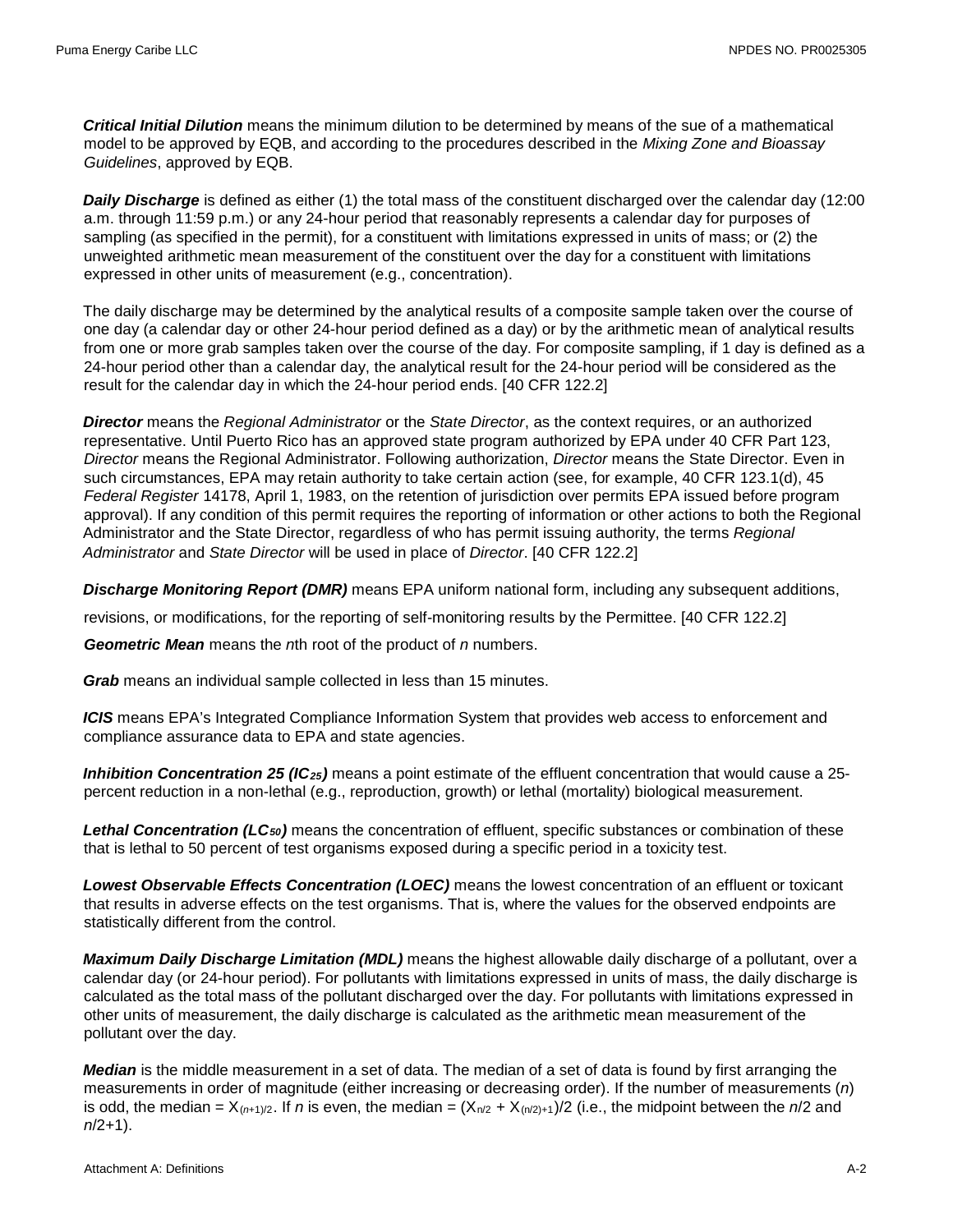*Minimum Level (ML)* is the concentration at which the entire analytical system must give a recognizable signal and acceptable calibration point. The ML is the concentration in a sample that is equivalent to the concentration of the lowest calibration standard analyzed by a specific analytical procedure, assuming that all the methodspecified sample weights, volumes, and processing steps have been followed.

*Mixing Zone* is a limited volume of receiving water that is allocated for mixing with a wastewater discharge where water quality criteria can be exceeded without causing adverse effects on the overall water body.

*Monthly* means one day each month (the same day each month) and a normal operating day (e.g., the 2nd Tuesday of each month).

*No Observed Effect Concentration (NOEC)* means the highest tested concentration of an effluent or a toxicant at which no adverse effects are observed on the aquatic test organisms at a specific time of observation.

*Not Detected (ND)* are those sample results less than the ML.

*Regional Administrator* means the Regional Administrator of EPA Region 2 or the authorized representative of the Regional Administrator.

*Severe property damage* means substantial physical damage to property, damage to the treatment facilities which causes them to become inoperable, or substantial and permanent loss of natural resources which can reasonably be expected to occur in the absence of a bypass. Severe property damage does not mean economic loss caused by delays in production.

*Toxic pollutant* means any of the pollutants listed in 40 CFR 401.15 (45 *Federal Register* 44503, July 30, 1979) and any modification to that list in accordance with CWA section 307(a)(1). [40 CFR 122.2]

*Toxicity Reduction Evaluation (TRE)* is a study conducted in a step-wise process designed to identify the causative agents of effluent or ambient toxicity, isolate the sources of toxicity, evaluate the effectiveness of toxicity control options, and then confirm the reduction in toxicity. The first steps of the TRE consist of collecting data relevant to the toxicity, including additional toxicity testing, and evaluating facility operations and maintenance practices, and best management practices. A Toxicity Identification Evaluation (TIE) may be required as part of the TRE, if appropriate. (A TIE is a set of procedures to identify the specific chemical(s) responsible for toxicity. These procedures are performed in three phases (characterization, identification, and confirmation) using aquatic organism toxicity tests.)

*Total Maximum Daily Loads (TMDLs)* are calculations of the maximum amount of a pollutant that a water body can receive and still safely meet water quality standards. TMDLs are the sum of the individual wasteload allocations for point sources and load allocations for nonpoint sources and natural background. [40 CFR 130.2(i)]

*Upset* is an exceptional incident in which there is unintentional and temporary noncompliance with technologybased permit effluent limitations because of factors beyond the reasonable control of the Permittee. An upset does not include noncompliance to the extent caused by operational error, improperly designed treatment facilities, inadequate treatment facilities, lack of preventive maintenance, or careless or improper operation as discussed in 14. Upset of Attachment B of this permit. [40 CFR 122.41(n)]

*Waters of Puerto Rico* means all coastal waters, surface waters, estuarine waters, ground waters and wetland as defined in Puerto Rico Water Quality Standards Regulations, as amended.

*Weekly* means every seventh day (the same day of each week) and a normal operating day

.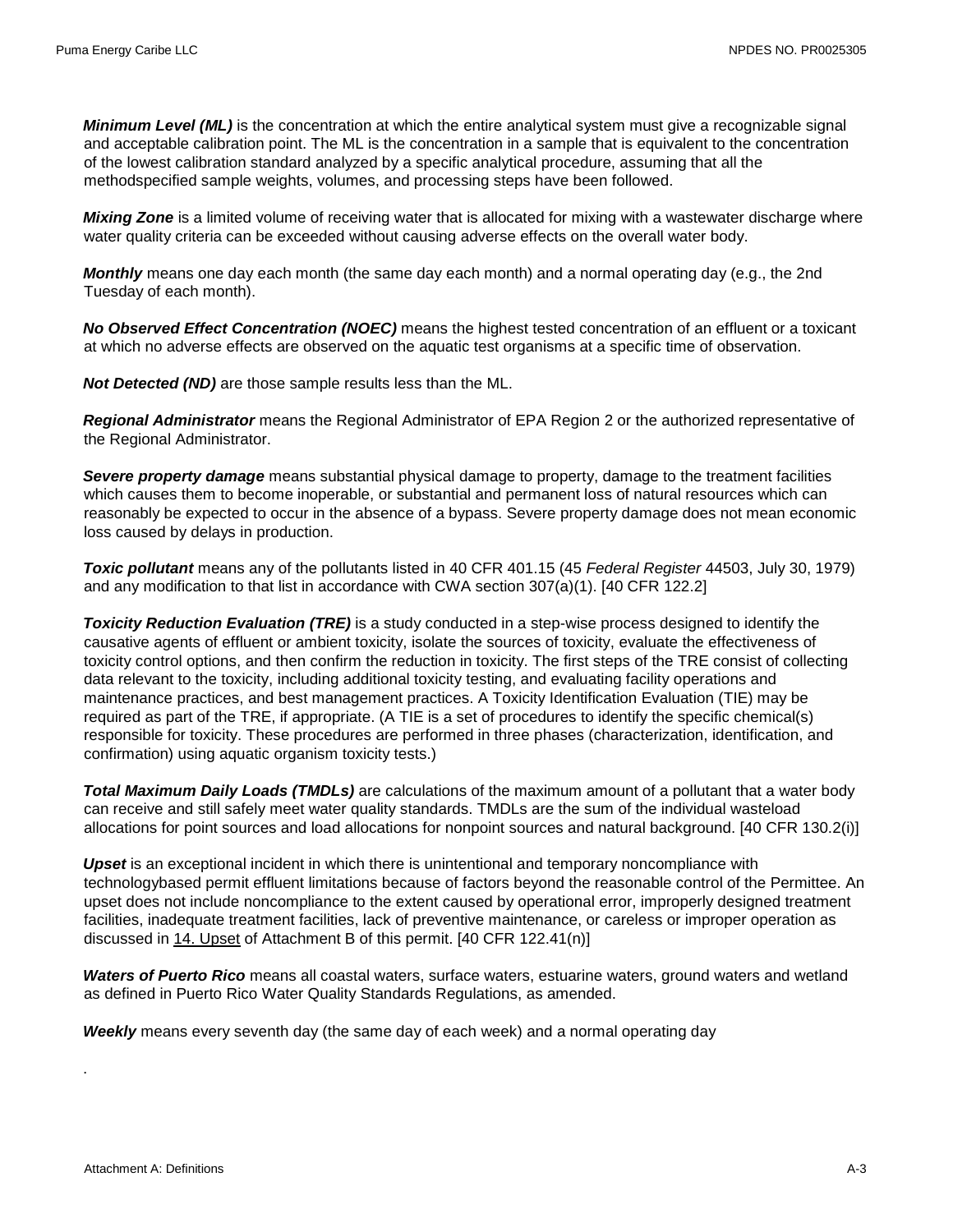# **ATTACHMENT B: STANDARD CONDITIONS**

General Conditions language in this attachment for sections 1 through 14, and 17 is based on the *Code of Federal Regulations* (CFR) published on **July 1, 2017**. Reference to provisions in the *United States Code* (U.S.C.) is based on the date of permit issuance.

| Section       | <b>Section Title</b>                           | Reference           |
|---------------|------------------------------------------------|---------------------|
| $\mathbf 1$ . | Duty to comply                                 | 40 CFR 122.41(a)    |
| 2.            | Duty to reapply                                | 40 CFR 122.41(b)    |
| 3.            | Need to halt or reduce not a defense           | 40 CFR 122.41(c)    |
| 4.            | Duty to mitigate                               | 40 CFR 122.41(d)    |
| 5.            | Proper operation and maintenance               | 40 CFR 122.41(e)    |
| 6.            | Permit actions                                 | 40 CFR 122.41(f)    |
| 7.            | Property rights                                | 40 CFR 122.41(g)    |
| 8.            | Duty to provide information                    | 40 CFR 122.41(h)    |
| 9.            | Inspection and entry                           | 40 CFR 122.41(i)    |
| 10.           | Monitoring and records                         | 40 CFR 122.41(j)    |
| 11.           | Signatory requirements                         | 40 CFR 122.41(k)    |
| 12.           | Reporting requirements                         | 40 CFR 122.41(I)    |
| 13.           | <b>Bypass</b>                                  | 40 CFR 122.41(m)    |
| 14.           | Upset                                          | 40 CFR 122.41(n)    |
| 15.           | Removed substances                             | 33 U.S.C. 1311      |
| 16.           | Oil and hazardous substance liability          | 33 U.S.C. 1321      |
| 17.           | Reopener clause for toxic effluent limitations | 40 CFR 122.44(b)(1) |
| 18.           | State laws                                     | 33 U.S.C. 1370      |
| 19.           | Availability of information                    | 33 U.S.C. 1318      |
| 20.           | Severability                                   |                     |

### **Table of Regulatory References for General Conditions**

### 1. Duty to Comply [40 CFR 122.41(a)].

- a. The Permittee shall comply with all conditions of this permit. Any permit noncompliance constitutes a violation of the Clean Water Act and is grounds for enforcement action; for permit termination, revocation and reissuance, or modification; or for denial of a permit renewal application.
- b. The Permittee shall comply with effluent standards or prohibitions established under section 307(a) of the Clean Water Act for toxic pollutants and with standards for sewage sludge use or disposal established under section 405(d) of the Clean Water Act within the time provided in the regulations that establish these standards or prohibitions or standards for sewage sludge use or disposal, even if the permit has not yet been modified to incorporate the requirement.
- c. The Clean Water Act provides that any person who violates sections 301, 302, 306, 307, 308, 318 or 405 of the Clean Water Act, or any permit condition or limitation implementing any such sections in a permit issued under section 402, or any requirement imposed in a pretreatment program approved under sections 402(a)(3) or 402(b)(8) of the Clean Water Act, is subject to a civil penalty not to exceed \$25,000 per day for each violation (\$37,500 as adjusted by 40 CFR Part 19).
- d. The Clean Water Act provides that any person who negligently violates sections 301, 302, 306, 307, 308, 318, or 405 of the Clean Water Act, or any permit condition or limitation implementing any such sections in a permit issued under section 402 of the Clean Water Act, or any requirement imposed in a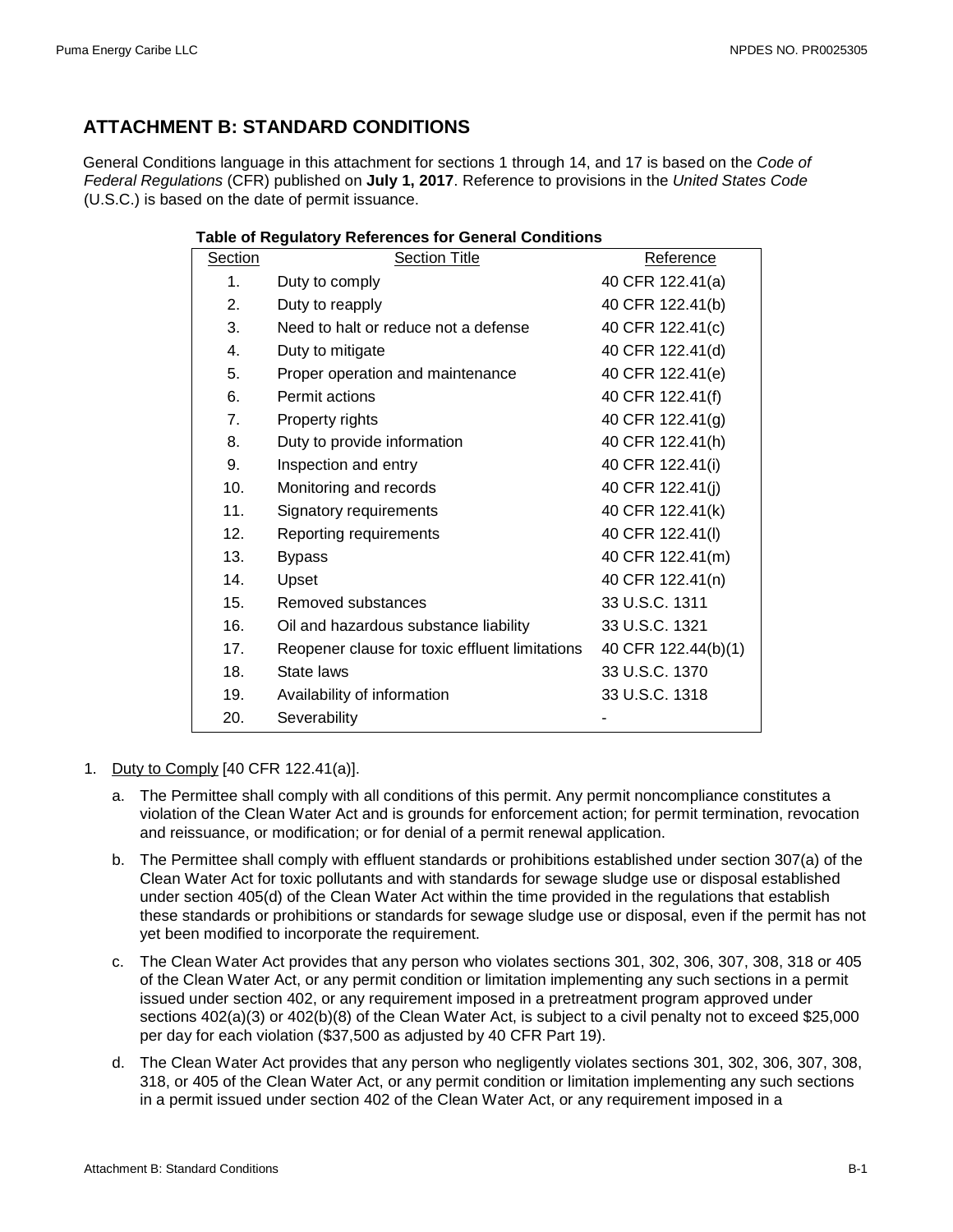pretreatment program approved under section 402(a)(3) or 402(b)(8) of the Clean Water Act, is subject to criminal penalties of not less than \$2,500 nor more than \$25,000 per day of violation, or imprisonment of

not more than 1 year, or both. In the case of a second or subsequent conviction for a negligent violation of the Clean Water Act, a person shall be subject to criminal penalties of not more than \$50,000 per day of violation, or by imprisonment of not more than 2 years, or both.

- e. The Clean Water Act provides that any person who knowingly violates sections 301, 302, 306, 307, 308, 318, or 405 of the Clean Water Act, or any permit condition or limitation implementing any of such sections in a permit issued under section 402 of the Clean Water Act, or any requirement imposed in a pretreatment program approved under section 402(a)(3) or 402(b)(8) of the Clean Water Act, is subject to criminal penalties of not less than \$5,000 nor more than \$50,000 per day of violation, or imprisonment for not more than 3 years, or both. In the case of a second or subsequent conviction for a knowing violation of the Clean Water Act, a person shall be subject to criminal penalties of not more than \$100,000 per day of violation, or imprisonment of not more than 6 years, or both.
- f. Any person who knowingly violates sections 301, 302, 303, 306, 307, 308, 318 or 405 of the Clean Water Act, or any permit condition or limitation implementing any of such sections in a permit issued under section 402 of the Clean Water Act, and who knows at that time that he thereby places another person in imminent danger of death or serious bodily injury, shall, upon conviction, be subject to a fine of not more than \$250,000 or imprisonment of not more than 15 years, or both. A person which is an organization, as defined at 33 U.S.C. 309(c)(3)(B)(iii), shall, upon conviction be subject to a fine of not more than \$1,000,000. In the case of a second or subsequent conviction for a knowing endangerment violation of the Clean Water Act, the maximum punishment shall be doubled with respect to both fine and imprisonment.
- g. Any person who knowingly makes any false material statement, representation, or certification in any application, record, report, plan, or other document filed or required to be maintained under the Clean Water Act or who knowingly falsifies, tampers with, or renders inaccurate any monitoring device or method required to be maintained under this chapter, shall upon conviction, be punished by a fine of not more than \$10,000, or imprisonment for not more than 2 years, or both. In the case of a second or subsequent conviction, under this paragraph, punishment shall be by a fine of not more than \$20,000 per day of violation, or by imprisonment of not more than 4 years, or both.
- h. Any person may be assessed an administrative penalty by the Administrator for violating sections 301, 302, 306, 307, 308, 318 or 405 of this Act, or any permit condition or limitation implementing any of such sections in a permit issued under section 402 of this Act. Administrative penalties for Class I violations are not to exceed \$10,000 per violation (\$16,000 as adjusted by 40 CFR Part 19), with the maximum amount of any Class I penalty assessed not to exceed \$25,000 (\$37,500 as adjusted by 40 CFR Part 19). Penalties for Class II violations are not to exceed \$10,000 per day for each day during which the violation continues (\$16,000 as adjusted by 40 CFR Part 19), with the maximum amount of any Class II penalty not to exceed \$125,000 (\$177,500 as adjusted by 40 CFR Part 19).
- 2. Duty to Reapply [40 CFR 122.41(b)]. This permit and the authorization to discharge shall terminate on the expiration date indicated on the first page. In order to receive authorization to discharge after the expiration date of this permit, the Permittee shall apply for and obtain a new permit. If the permit issuing authority remains the EPA, the Permittee shall complete, sign, and submit an application to the Director no later than 180 days before the expiration date. All applications must be submitted to:

Carmen R. Guerrero-Pérez, Director Caribbean Environmental Protection Division U.S. Environmental Protection Agency, Region 2 City View Plaza II 48 Carr. 165, Suite 7000 Guaynabo, PR 00968-8073 Attention: Multimedia Permits and Compliance Branch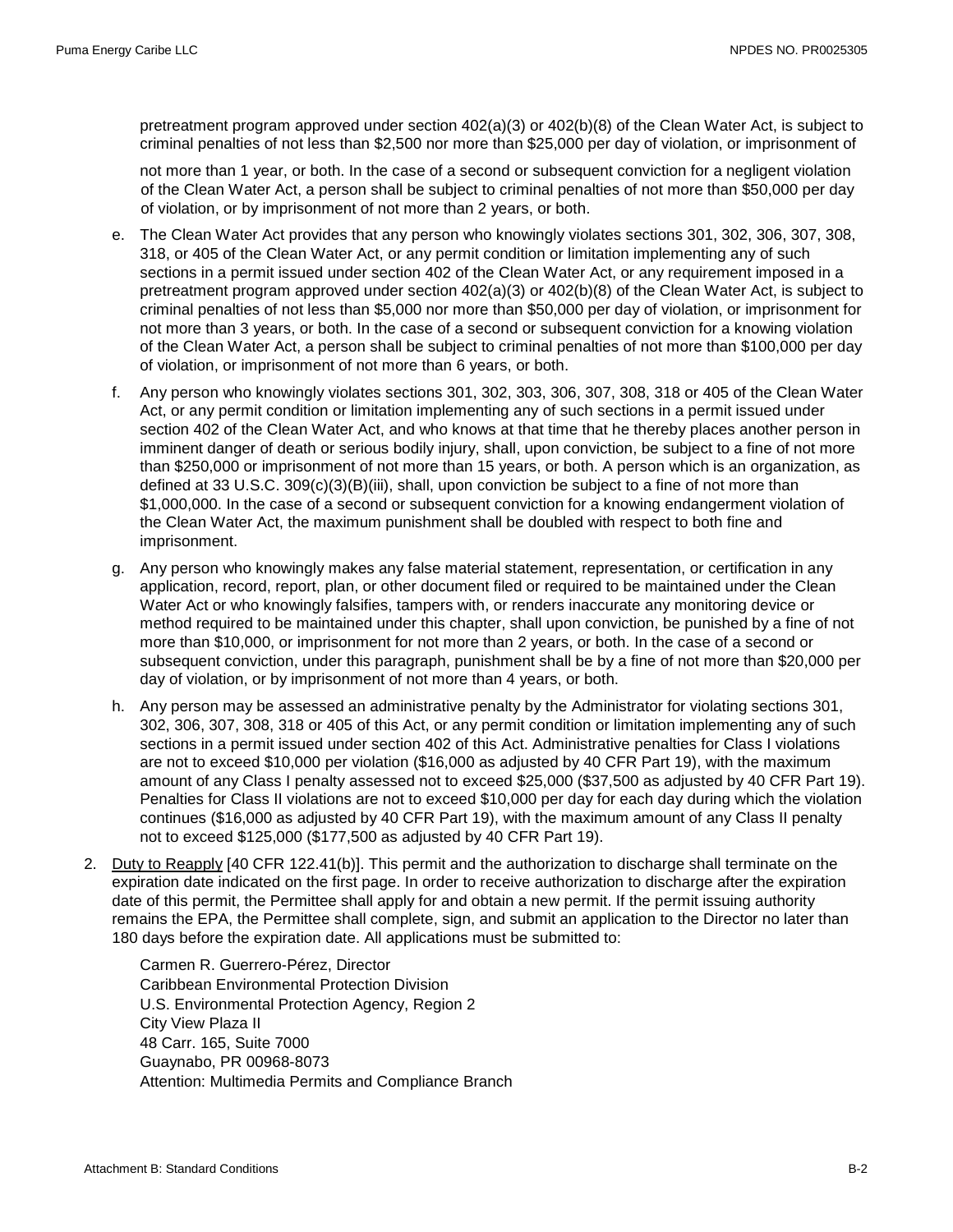- 3. Need to Halt or Reduce not a Defense [40 CFR 122.41(c)]. It shall not be a defense for a Permittee in an enforcement action that it would have been necessary to halt or reduce the permitted activity in order to maintain compliance with the conditions of this permit.
- 4. Duty to Mitigate [40 CFR 122.41(d)]. The Permittee shall take all reasonable steps to minimize or prevent any discharge or sludge use or disposal in violation of this permit which has a reasonable likelihood of adversely affecting human health or the environment.
- 5. Proper operation and maintenance [40 CFR 122.41(e)]. The Permittee shall at all times properly operate and maintain all facilities and systems of treatment and control (and related appurtenances) which are installed or used by the Permittee to achieve compliance with the conditions of this permit. Proper operation and maintenance also includes adequate laboratory controls and appropriate quality assurance procedures. This provision requires the operation of back up or auxiliary facilities or similar systems which are installed by a Permittee only when the operation is necessary to achieve compliance with the conditions of the permit.
- 6. Permit actions [40 CFR 122.41(f)]. This permit may be modified, revoked and reissued, or terminated during its term pursuant to 40 CFR Part 122, Subpart D. The filing of a request by the Permittee for a permit modification, revocation and reissuance, or termination, or a notification of planned changes or anticipated noncompliance does not stay any permit condition.
- 7. Property rights [40 CFR 122.41(g)]. This permit does not convey any property rights of any sort, or any exclusive privileges.
- 8. Duty to provide information [40 CFR 122.41(h)]. The Permittee shall furnish to the Director, within a reasonable time, any information which the Director may request to determine whether cause exists for modifying, revoking and reissuing, or terminating this permit, or to determine compliance with this permit. The Permittee shall also furnish to the Director, upon request, copies of records required to be kept by this permit.
- 9. Inspection and Entry [40 CFR 122.41(i)]. The Permittee shall allow the Director, or an authorized representative (including an authorized contractor acting as a representative of the Administrator), upon presentation of credentials and other documents as may be required by law, to:
	- a. Enter upon the Permittee's premises where a regulated facility or activity is located or conducted, or where records must be kept under the conditions of this permit;
	- b. Have access to and copy, at reasonable times, any records that must be kept under the conditions of this permit;
	- c. Inspect at reasonable times any facilities, equipment (including monitoring and control equipment), practices, or operations regulated or required under this permit; and
	- d. Sample or monitor at reasonable times, for the purposes of assuring permit compliance or as otherwise authorized by the Clean Water Act, any substances or parameters at any location.
- 10. Monitoring and records [40 CFR 122.41(j)].
	- a. Samples and measurements taken for the purpose of monitoring shall be representative of the monitored activity.
	- b. Except for records of monitoring information required by this permit related to the Permittee's sewage sludge use and disposal activities, which shall be retained for a period of at least five years (or longer as required by 40 CFR Part 503), the Permittee shall retain records of all monitoring information, including all calibration and maintenance records and all original strip chart recordings for continuous monitoring instrumentation, copies of all reports required by this permit, and records of all data used to complete the application for this permit, for a period of at least 3 years from the date of the sample, measurement report or application. This period may be extended by request of the Director at any time.
	- c. Records of monitoring information shall include:
		- 1) The date, exact place, and time of sampling or measurements;
		- 2) The individual(s) who performed the sampling or measurements;
		- 3) The date(s) analyses were performed;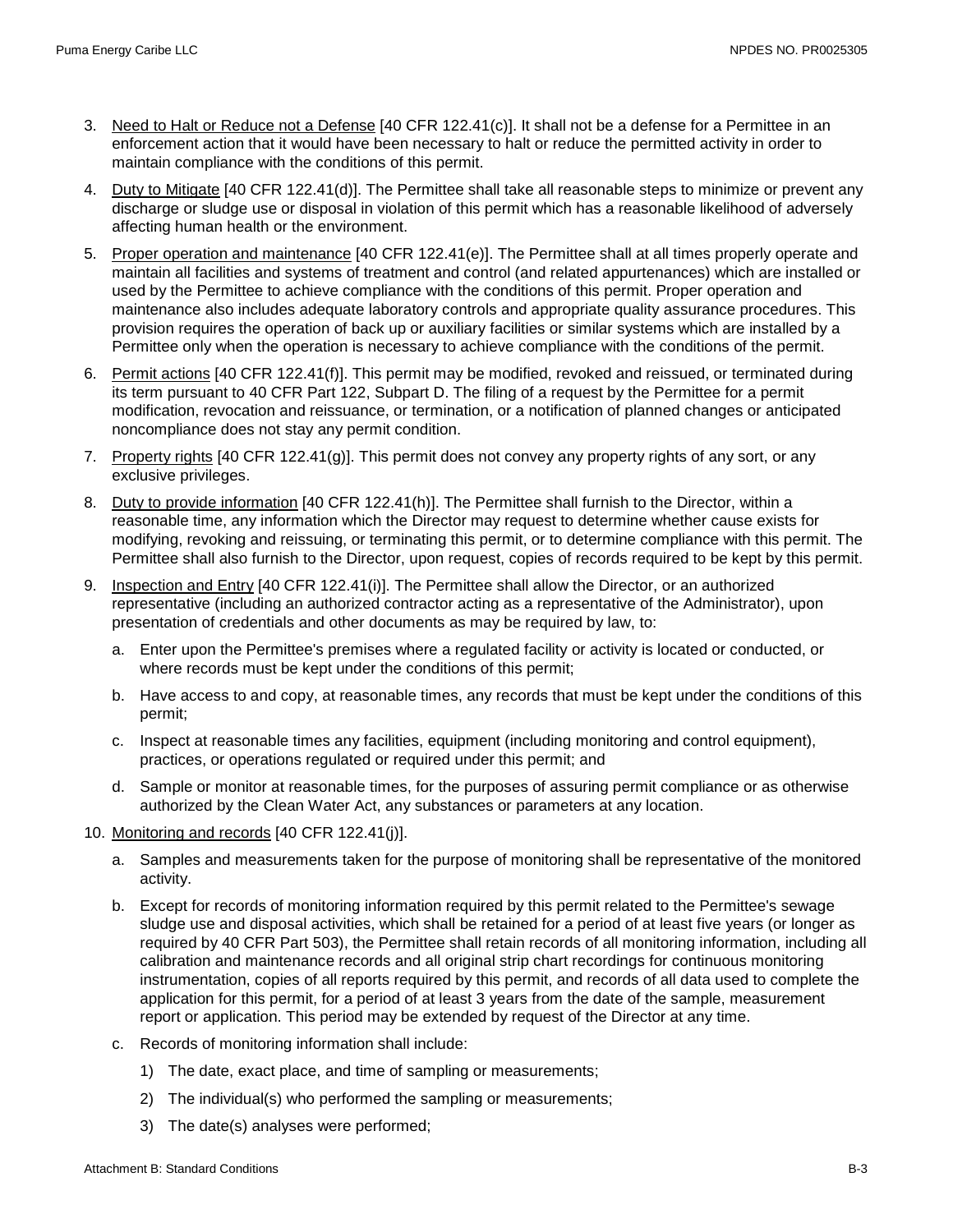- 4) The individual(s) who performed the analyses; 5) The analytical techniques or methods used; and 6) The results of such analyses.
- d. Monitoring must be conducted according to test procedures approved under 40 CFR Part 136 and any subsequent changes to the methods contained therein unless another method is required under 40 CFR subchapters N or O.
- e. The Clean Water Act provides that any person who falsifies, tampers with, or knowingly renders inaccurate any monitoring device or method required to be maintained under this permit shall, upon conviction, be punished by a fine of not more than \$10,000, or by imprisonment for not more than 2 years, or by both. If a conviction of a person is for a violation committed after a first conviction of such person under this paragraph, punishment is a fine of not more than \$20,000 per day of violation, or by imprisonment of not more than four years, or both. [See U.S.C. 1319(c)(4)].
- 11. Signatory requirements [40 CFR 122.41(k)]. All applications, reports, or information submitted to the Director shall be signed and certified. (See 40 CFR 122.22)
	- a. Applications. All permit applications shall be signed as follows:
		- 1) For a corporation. By a responsible corporate officer. For the purpose of this section, a responsible corporate officer means: (i) A president, secretary, treasurer, or vice-president of the corporation in charge of a principal business function, or any other person who performs similar policy- or decisionmaking functions for the corporation, or (ii) the manager of one or more manufacturing, production, or operating facilities, provided, the manager is authorized to make management decisions which govern the operation of the regulated facility including having the explicit or implicit duty of making major capital investment recommendations, and initiating and directing other comprehensive measures to assure long term environmental compliance with environmental laws and regulations; the manager can ensure that the necessary systems are established or actions taken to gather complete and accurate information for permit application requirements; and where authority to sign documents has been assigned or delegated to the manager in accordance with corporate procedures.

Note: EPA does not require specific assignments or delegations of authority to responsible corporate officers identified in 40 CFR  $122.22(a)(1)(i)$ . EPA will presume that these responsible corporate officers have the requisite authority to sign permit applications unless the corporation has notified the Director to the contrary. Corporate procedures governing authority to sign permit applications may provide for assignment or delegation to applicable corporate positions under 40 CFR 122.22(a)(1)(ii) rather than to specific individuals.

- 2) For a partnership or sole proprietorship. By a general partner or the proprietor, respectively; or
- 3) For a municipality, state, federal, or other public agency. By either a principal executive officer or ranking elected official. For purposes of this section, a principal executive officer of a federal agency includes: a) The chief executive officer of the agency, or b) a senior executive officer having responsibility for the overall operations of a principal geographic unit of the agency (e.g., Regional Administrators of EPA).
- b. All reports required by permits, and other information requested by the Director shall be signed by a person described in paragraph 11.a of Part II.B, or by a duly authorized representative of that person. A person is a duly authorized representative only if:
	- 1) The authorization is made in writing by a person described in paragraph 11.a;
	- 2) The authorization specifies either an individual or a position having responsibility for the overall operation of the regulated facility or activity such as the position of plant manager, operator of a well or a well field, superintendent, position of equivalent responsibility, or an individual or position having overall responsibility for environmental matters for the company, (A duly authorized representative may thus be either a named individual or any individual occupying a named position.) and,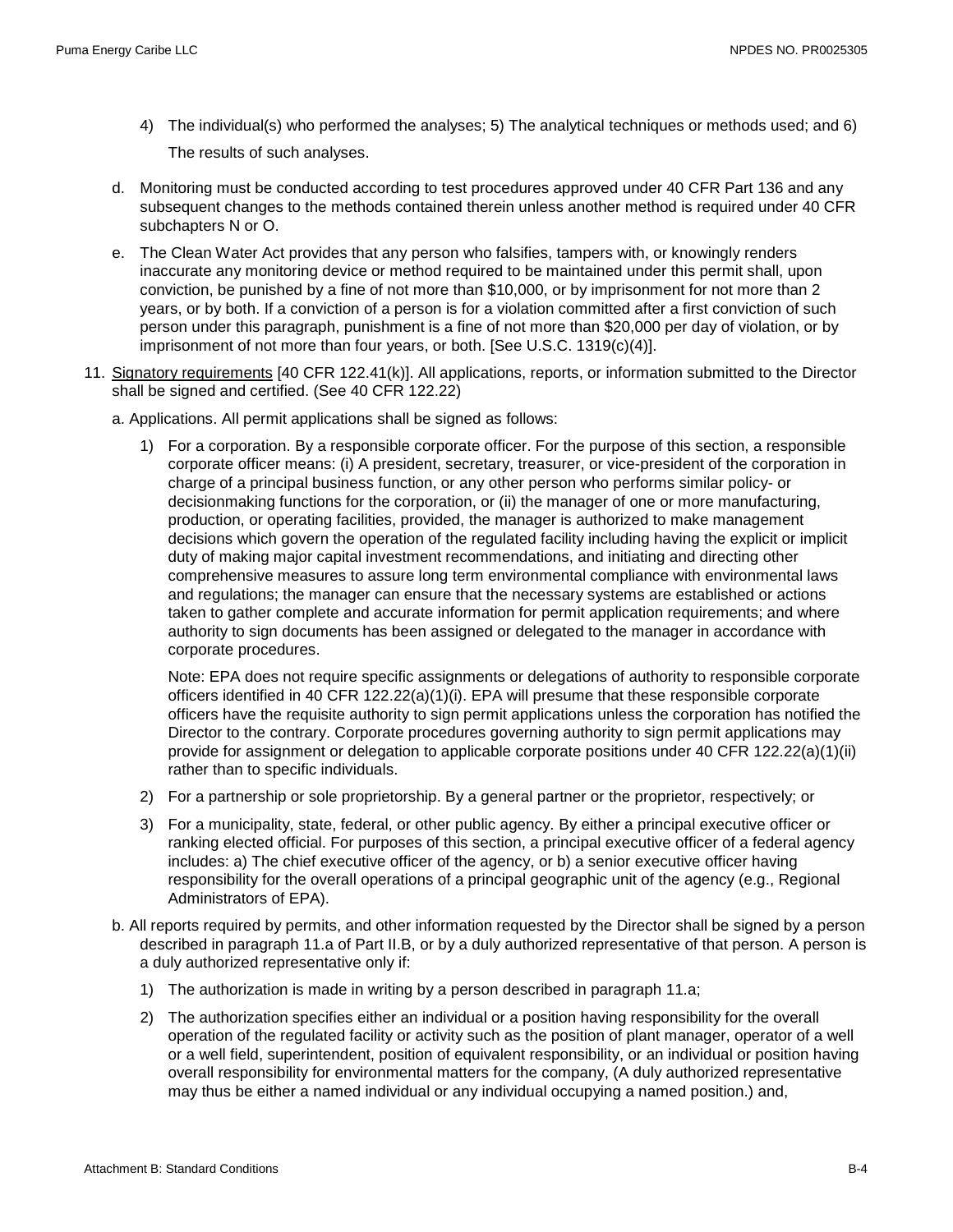- 3) The written authorization is submitted to the Regional Administrator, U.S. Environmental Protection Agency, Region 2, City View Plaza II, Suite 7000, 48 Carr. 165, Km 1.2, Guaynabo, PR 00968-8069, Attention: Multimedia Permits and Compliance Branch, and to EQB.
- c. Changes to authorization. If an authorization under paragraph 11.b of Part II.B is no longer accurate because a different individual or position has responsibility for the overall operation of the facility, a new authorization satisfying the requirements of paragraph 11.b of Part II.B must be submitted to the Director prior to or together with any reports, information, or applications to be signed by an authorized representative.
- d. Certification. Any person signing a document under paragraph 11.a or 11.b of Part II.B shall make the following certification:

I certify under penalty of law that this document and all attachments were prepared under my direction or supervision in accordance with a system designed to assure that qualified personnel properly gather and evaluate the information submitted. Based on my inquiry of the person or persons who manage the system, or those persons directly responsible for gathering the information, the information submitted is, to the best of my knowledge and belief, true, accurate, and complete. I am aware that there are significant penalties for submitting false information, including the possibility of fine and imprisonment for knowing violations.

- e. The Clean Water Act provides that any person who knowingly makes any false material statement, representation, or certification in any record or other document submitted or required to be maintained under this permit, including monitoring reports or reports of compliance or noncompliance shall, upon conviction, be punished by a fine of not more than \$10,000 per violation, or by imprisonment for not more than 6 months per violation, or by imprisonment for not more than 6 months per violation, or by both. If a conviction is for a violation committed after a first conviction of such person under this paragraph, punishment shall be by a fine of not more than \$20,000 per day of violation, or by imprisonment of not more than four years, or both. (See CWA section 309.c.4).
- 12. Reporting Requirements [40 CFR 122.41(I)].
	- a. Planned changes. The Permittee shall give notice to the Director as soon as possible of any planned physical alterations or additions to the permitted facility. Notice is required only when:
		- 1) The alteration or addition to a permitted facility may meet one of the criteria for determining whether a facility is a new source in 40 CFR 122.29(b);
		- 2) The alteration or addition could significantly change the nature or increase the quantity of pollutants discharged. This notification applies to pollutants which are subject neither to effluent limitations in the permit, nor to notification requirements under paragraph 4.a of Part I.B (40 CFR 122.42(a)(1)); or
		- 3) The alteration or addition results in a significant change in the Permittee's sludge use or disposal practices, and such alteration, addition, or change may justify the application of permit conditions that are different from or absent in the existing permit, including notification of additional use or disposal sites not reported during the permit application process or not reported pursuant to an approved land application plan.
	- b. Anticipated noncompliance. The Permittee shall give advance notice to the Director of any planned changes in the permitted facility or activity which may result in noncompliance with permit requirements.
	- c. Transfers. This permit is not transferable to any person except after notice to the Director. The Director may require modification or revocation and reissuance of the permit to change the name of the Permittee and incorporate such other requirements as may be necessary under the Clean Water Act. (See 40 CFR 122.61; in some cases, modification or revocation and reissuance is mandatory.)
	- d. Monitoring reports. Monitoring results shall be reported at the intervals specified in Part III of this permit.
		- 1) Monitoring results shall be reported on a Discharge Monitoring Report (DMR) or forms provided or specified by the Director for reporting results of monitoring of sludge use or disposal practices.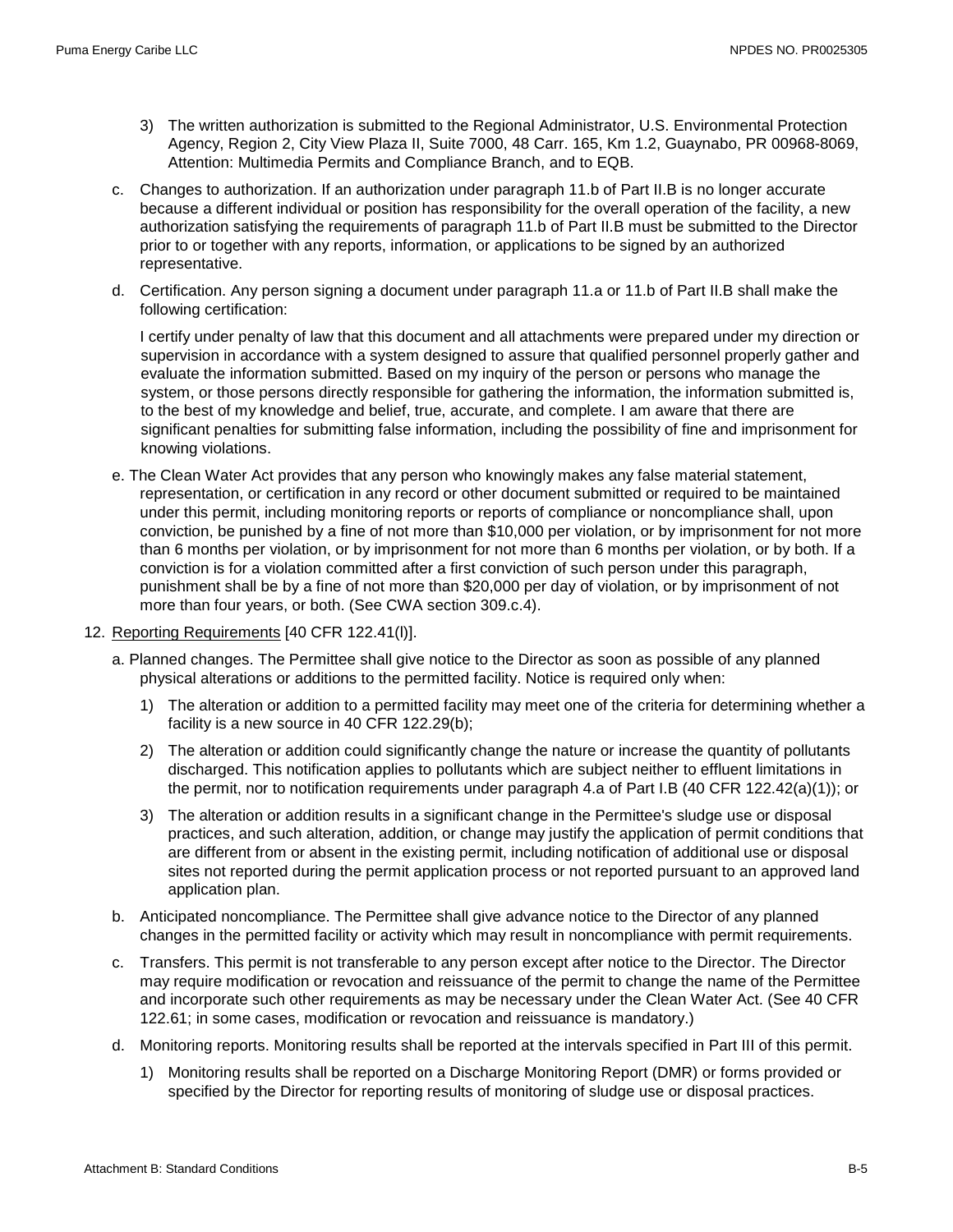- 2) If the Permittee monitors any pollutant more frequently than required by the permit using test procedures approved under 40 CFR Part 136, or another method required for an industry-specific waste stream under 40 CFR subchapters N or O, the results of such monitoring shall be included in the calculation and reporting of the data submitted in the DMR or sludge reporting form specified by the Director.
- 3) Calculations for all limitations which require averaging of measurements shall utilize an arithmetic mean unless otherwise specified by the Director in the permit.
- e. Compliance Schedules. Reports of compliance or noncompliance with, or any progress reports on, interim and final requirements contained in any compliance schedule of this permit shall be submitted no later than 14 days following each schedule date.
- f. Twenty four hour reporting.
	- 1) The Permittee shall report any noncompliance which may endanger health or the environment. Any information shall be provided orally within 24 hours from the time the Permittee becomes aware of the circumstances to EPA Region 2, Caribbean Environmental Protection Division at (787) 977-5870 and State Director. A written submission shall also be provided within 5 days of the time the Permittee becomes aware of the circumstances. The written submission shall contain a description of the noncompliance and its cause; the period of noncompliance, including exact dates and times, and if the noncompliance has not been corrected, the anticipated time it is expected to continue; and steps taken or planned to reduce, eliminate, and prevent reoccurrence of the noncompliance.
	- 2) The following shall be included as information which must be reported within 24 hours under this paragraph.
		- a) Any unanticipated bypass (see 13 below) which exceeds any effluent limitation in the permit. [See 40 CFR 122.41(g)].
		- b) Any upset (see 14 below) which exceeds any effluent limitation in the permit.
		- c) Violation of a maximum daily discharge limitation for any of the pollutants listed by the Director in the permit to be reported within 24 hours. (See 40 CFR 122.44(g)).
	- 3) The Director may waive the written report on a case by case basis for reports under paragraph 12.f.(2) of Part II.B if the oral report has been received within 24 hours.
- g. Other noncompliance. The Permittee shall report all instances of noncompliance not reported under paragraphs 12.d, e, and f of Part II.B, at the time the monitoring reports are submitted. The reports shall contain the information listed in paragraph 12.f of Part II.B.
- h. Other information. Where the Permittee becomes aware that it failed to submit any relevant facts in a permit application, or submitted incorrect information in a permit application or in any report to the Director, it shall promptly submit such facts or information.
- 13. Bypass [40 CFR 122.41(m)].

a. Bypass not exceeding limitations. The Permittee may allow any bypass to occur which does not cause effluent limitations to be exceeded, but only if it also is for essential maintenance to assure efficient operation. These bypasses are not subject to the provisions of paragraphs 13.b. and 13.c of Part II.B. b. Notice.

- 1) Anticipated bypass. If the Permittee knows in advance of the need for a bypass, it shall submit prior notice, if possible at least ten days before the date of the bypass.
- 2) Unanticipated bypass. The Permittee shall submit notice of an unanticipated bypass as required in paragraph 12.f of Part II.B (24-hour notice).
- c. Prohibition of bypass.
	- 1) Bypass is prohibited, and the Director may take enforcement action against a Permittee for bypass, unless: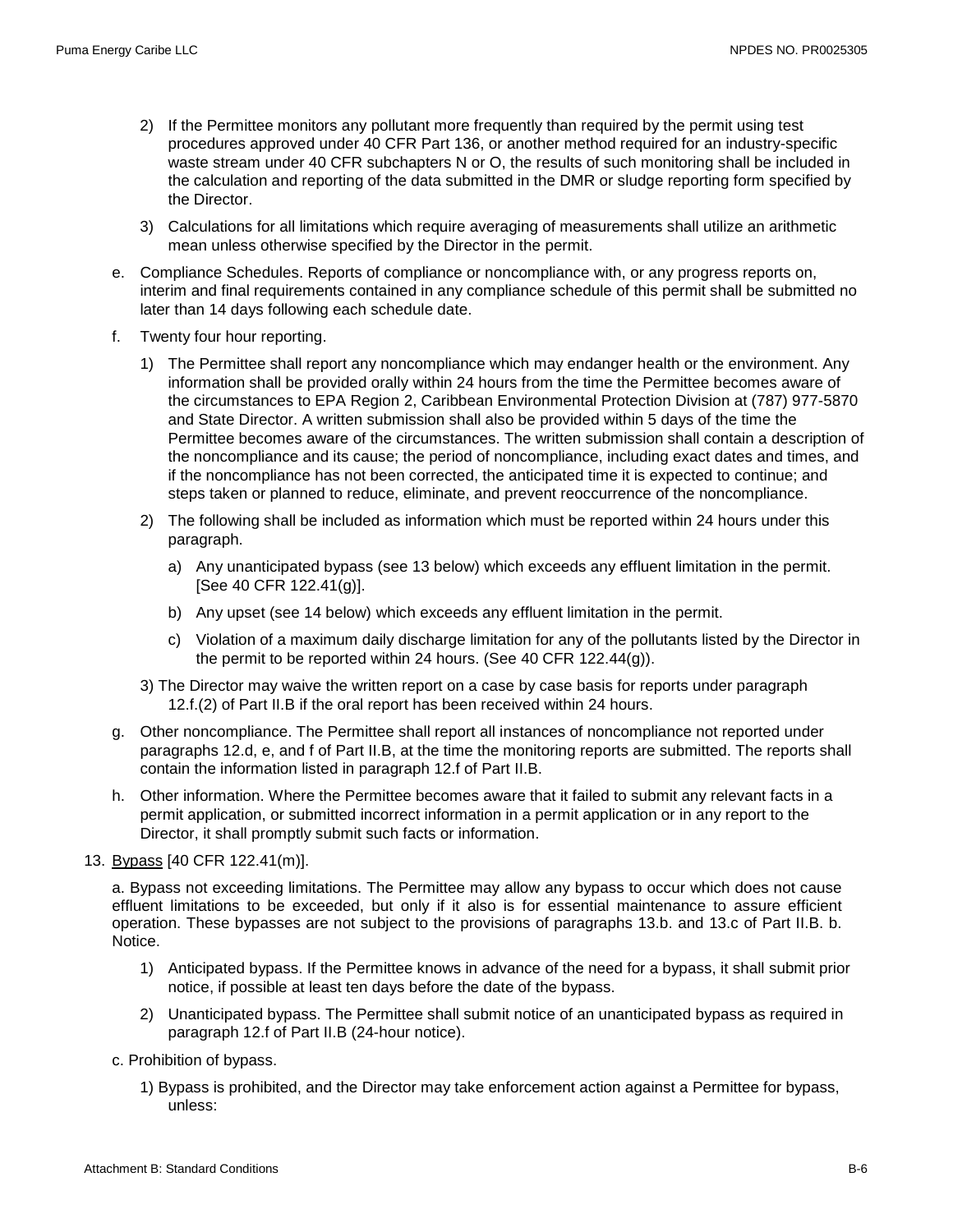- a) Bypass was unavoidable to prevent loss of life, personal injury, or severe property damage;
- b) There were no feasible alternatives to the bypass, such as the use of auxiliary treatment facilities, retention of untreated wastes, or maintenance during normal periods of equipment downtime. This condition is not satisfied if adequate back up equipment should have been installed in the exercise of reasonable engineering judgment to prevent a bypass which occurred during normal periods of equipment downtime or preventive maintenance; and
- c) The Permittee submitted notices as required under paragraph 13.b of Part II.B.
- 2) The Director may approve an anticipated bypass, after considering its adverse effects, if the Director determines that it will meet the three conditions listed above in paragraph 13.b.(1) of Part II.B.
- 14. Upset [40 CFR 122.41(n)].
	- a. Effect of an upset. An upset constitutes an affirmative defense to an action brought for noncompliance with such technology-based permit effluent limitations if the requirements of paragraph 14.(b) of Part II.B are met. No determination made during administrative review of claims that noncompliance was caused by upset, and before an action for noncompliance, is final administrative action subject to judicial review.
	- b. Conditions necessary for a demonstration of upset. A Permittee who wishes to establish the affirmative defense of upset shall demonstrate, through properly signed, contemporaneous operating logs, or other relevant evidence that:
		- 1) An upset occurred and that the Permittee can identify the cause(s) of the upset;
		- 2) The permitted facility was at the time being properly operated;
		- 3) The Permittee submitted notice of the upset as required in paragraph 12.f.(2)(b) of Part II.B (24 hour notice); and
		- 4) The Permittee complied with any remedial measures required under paragraph 4 of Part II.B (duty to mitigate).
	- c. Burden of proof. In any enforcement proceeding the Permittee seeking to establish the occurrence of an upset has the burden of proof.
- 15. Removed substances (33 U.S.C. 1311). Pursuant to section 301 of the Clean Water Act, solids, sludges, filter backwash or other pollutants removed in the course of treatment or control of wastewaters and/or the treatment of intake waters shall be disposed of in a manner such as to prevent any pollutant from such materials from entering navigable waters. The following data shall be reported together with the monitoring data required in paragraph 2 of Part I.B:
	- a. The sources of the materials to be disposed of;
	- b. The approximate volumes and weights;
	- c. The method by which they were removed and transported; and
	- d. Their final disposal locations.
- 16. Oil and hazardous substance liability (33 U.S.C. 1321). The imposition of responsibilities upon, or the institution of any legal action against the Permittee under CWA section 311 shall be in conformance with regulations promulgated pursuant to Section 311 to discharges from facilities with NPDES permits.
- 17. Reopener clause for toxic effluent limitations [40 CFR 122.44(B)(1)]. Other effluent limitations and standards under CWA sections 301, 302, 303, 307, 318 and 405. If any applicable toxic effluent standard or prohibition (including any schedule of compliance specified in such effluent standard or prohibition) is promulgated under CWA section 307(a) for a toxic pollutant and that standard or prohibition is more stringent than any limitation on the pollutant in the permit, the Director shall institute proceedings under these regulations to modify or revoke and reissue the permit to conform to the toxic effluent standard or prohibition. See also 40 CFR 122.41(a).
- 18. State laws (33 U.S.C. 1370). Nothing in this permit shall be construed to preclude the institution of any legal action or relieve the Permittee from any responsibilities, liabilities, or penalties established pursuant to any